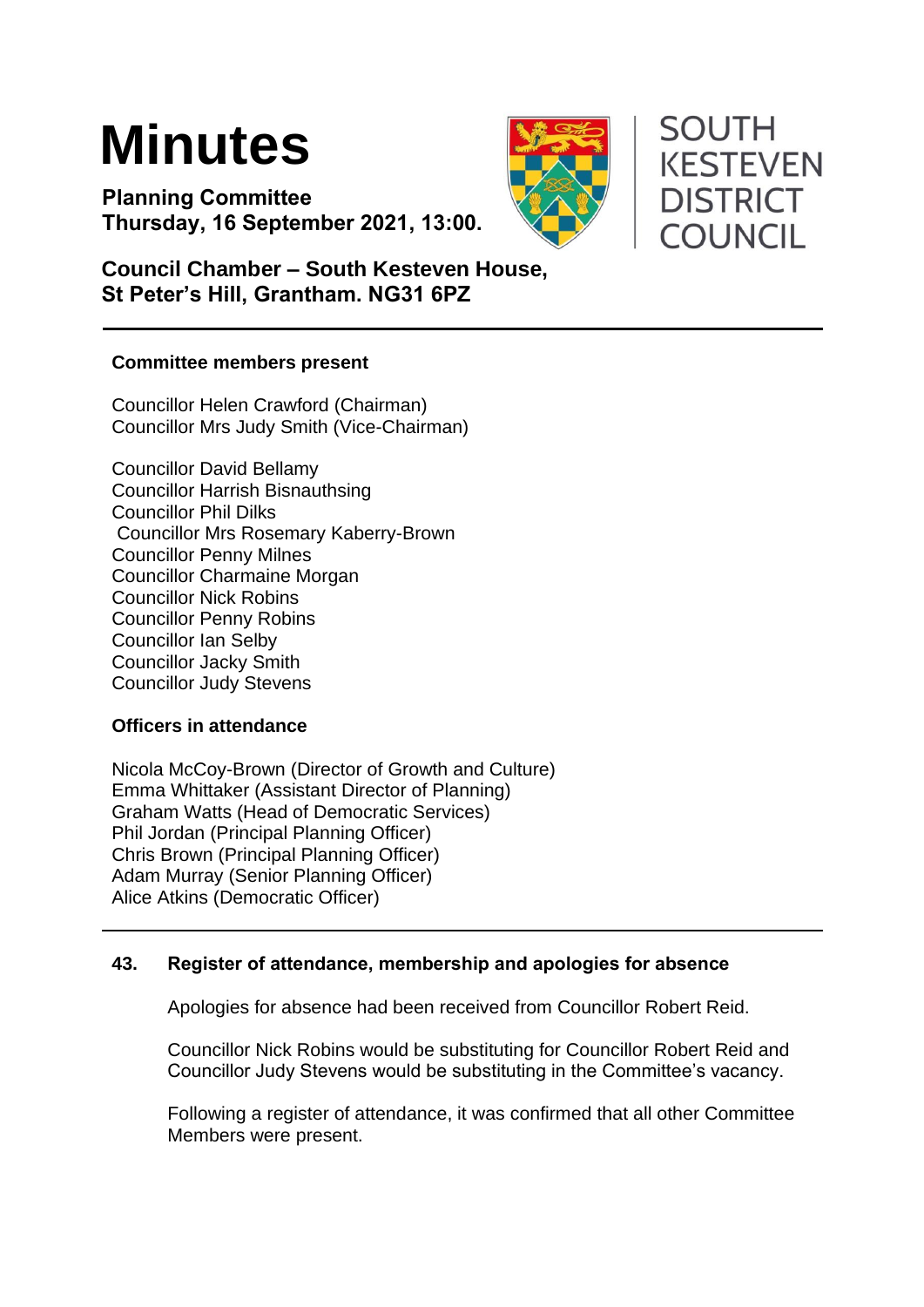# **44. Disclosure of interests**

No interests were disclosed.

# **45. Minutes of the meeting held on 26 August 2021**

The minutes of the meeting held on 26 August 2021 were agreed as a correct record.

# **46. Application S21/0458**

**Proposal:** Use of Land for B8 Outside Storage

**Location:** Roseland Business Park, Roseland Way, Long Bennington

**Decision:** To approve the application conditionally

Noting comments made during the public speaking session by:

**Against:** Councillor John Leventhall

**Applicant:** Michael Sibthorp

Together with:

- No adverse impacts on the character and appearance of the area, subject to conditions.
- No adverse impacts on neighbouring land uses.
- Lincolnshire County Council (as Local Highways Authority) have confirmed that the highways impact is not considered to be severe.
- Traffic Management Plan conditioned to alleviate impact of vehicles travelling through Long Bennington.
- In accordance with the development plan, and no material considerations to indicate refusal.
- Additional condition proposed to restrict external lighting, unless otherwise approved in writing by the LPA

Members commented on:

• Whether Lincolnshire County Council Highways (LCC Highways) had approved the proposal, with regards to the new route.

It was confirmed that a condition had been included regarding the Traffic Management Plan which requires submission of details concerning the new route. Following the submission of these details, LCC Highways would be consulted.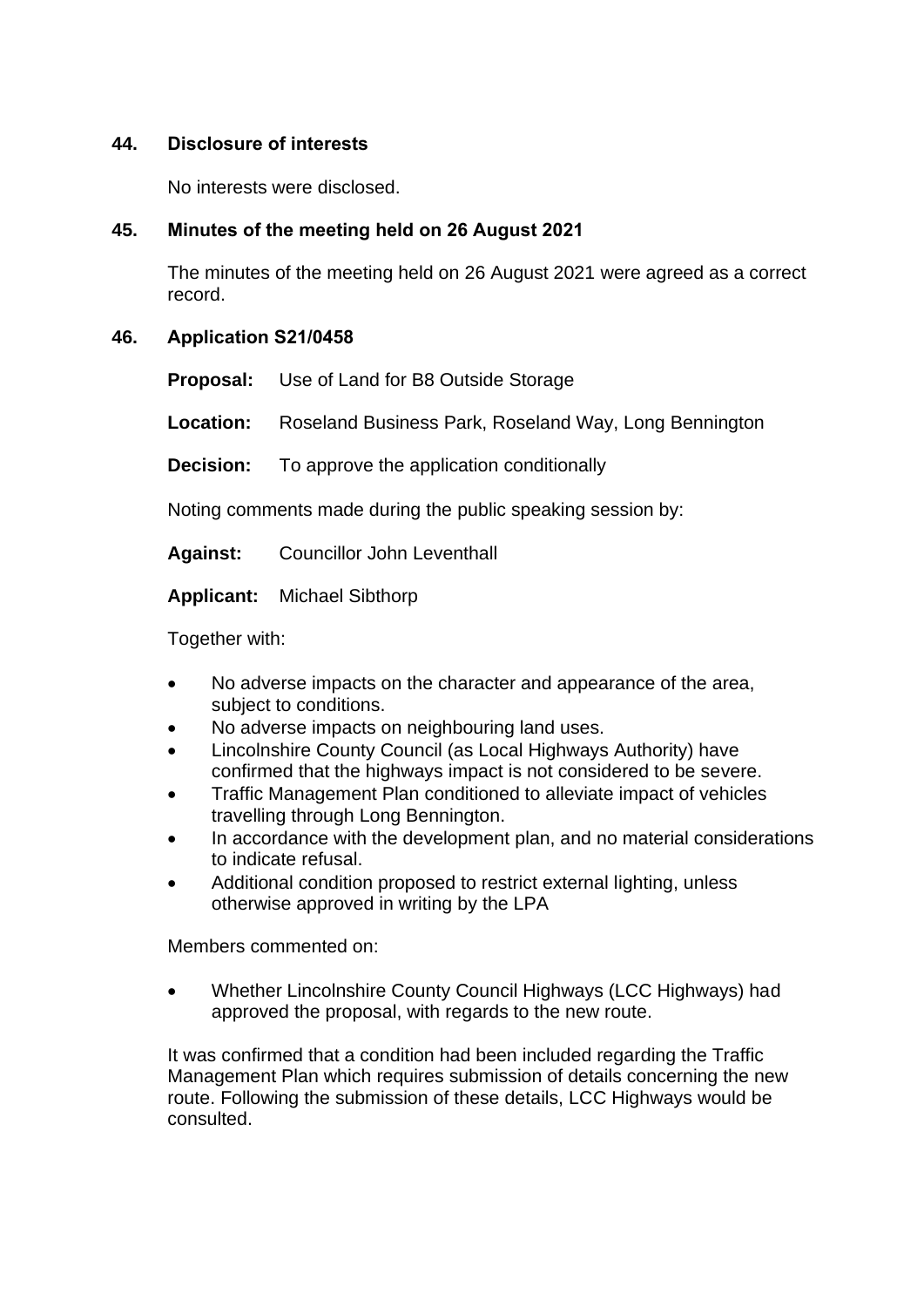• The possibility of LCC Highways laying an additional slip road to the south of Long Bennington A1.

It was noted that although Officers could not advise on behalf of LCC Highways, it was unlikely that any slip road would be built due to the scale of the application.

• Whether Anglia Water been consulted, as the Parish Council had advised Long Bennington was a flood risk area.

It was noted that the Environment Agency and Lincolnshire County Council had been consulted as the main authorities responsible for flood risk assessment with regards to the application. Neither party had raised any objections.

• Whether any condition regarding overnight parking would be included in the proposed Traffic Management Plan.

It was confirmed that there was no specific requirement for overnight parking, as this had not been considered a reasonable condition due to the nature of the application.

• Whether there would be an increased risk of flooding to the site as a result of the development.

The Officer advised that the nature of the proposed development involved permeable tarmac, which would have an improved rate of infiltration compared to the existing system and so should not result in an increased rate of run off.

• Whether the proposed surface would track possible pollutants coming off site.

It was noted that Environmental Health had been originally consulted and had raised concerns. The proposal had since been amended to include permeable tarmac which had alleviated the concerns of Environmental Health.

• Whether a more appropriate surface treatment for the area had been considered, with regards to the rural nature of the proposal's location.

It was noted that the proposal's location was a former airfield, and although considered rural, this was within the context of a built environment. The surface treatment chosen had therefore been deemed appropriate for the area.

Members were advised that if they disagreed that the surface was appropriate in its current form, they could refuse the application or request a different surfacing.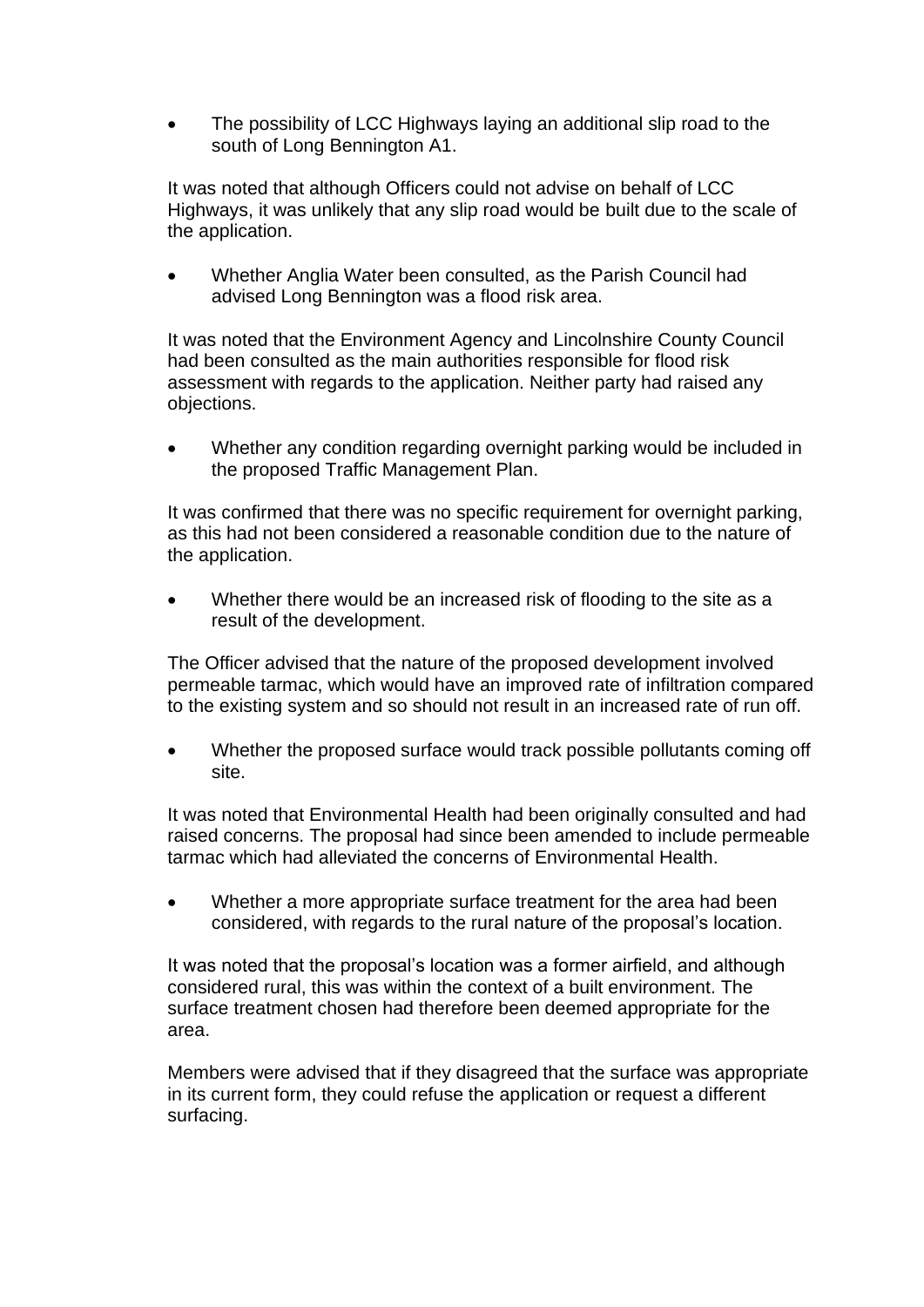• Whether the permeable tarmac surface could support a potential future requirement for HGV accommodation.

It was noted that the proposal was intended for the accommodation of cars rather than HGVs.

• Members considered the addition of a landscaping condition to protect the biodiversity of the area and to limit the visual impact of the proposal.

It was proposed, seconded and **AGREED** that the application be approved for the summary of reasons set out in the case officer's report together with the following additional amendments:

- The inclusion of a condition for the submission of a landscaping strategy to ensure that the works are sympathetic to the visual amenities of the locality and to enhance the biodiversity of the development
- That the Local Planning Authority request the consideration of options for overnight lorry parking as part of the Traffic Management Plan

Together with the following conditions:

#### **Time Limit for Commencement**

1. The development hereby permitted shall be commenced before the expiration of three years from the date of this permission. Reason: In order that the development is commenced in a timely manner, as set out in Section 91 of the Town and Country Planning Act 1990 (as amended).

#### **Approved Plans**

- 2. The development hereby permitted shall be carried out in accordance with the following list of approved plans:
	- a. Site Location Plan (Drawing Ref: MSP.1733/103) received 10 March 2021
	- b. Block Plan (Drawing Ref: MSP.1733/104) received 10 March 2021
	- c. Flood Risk Statement (Mike Sibthorp Planning) received 10 August 2021

Unless otherwise required by another condition of this permission.

Reason: To define the permission and for the avoidance of doubt.

# **During Building Works**

Landscaping Strategy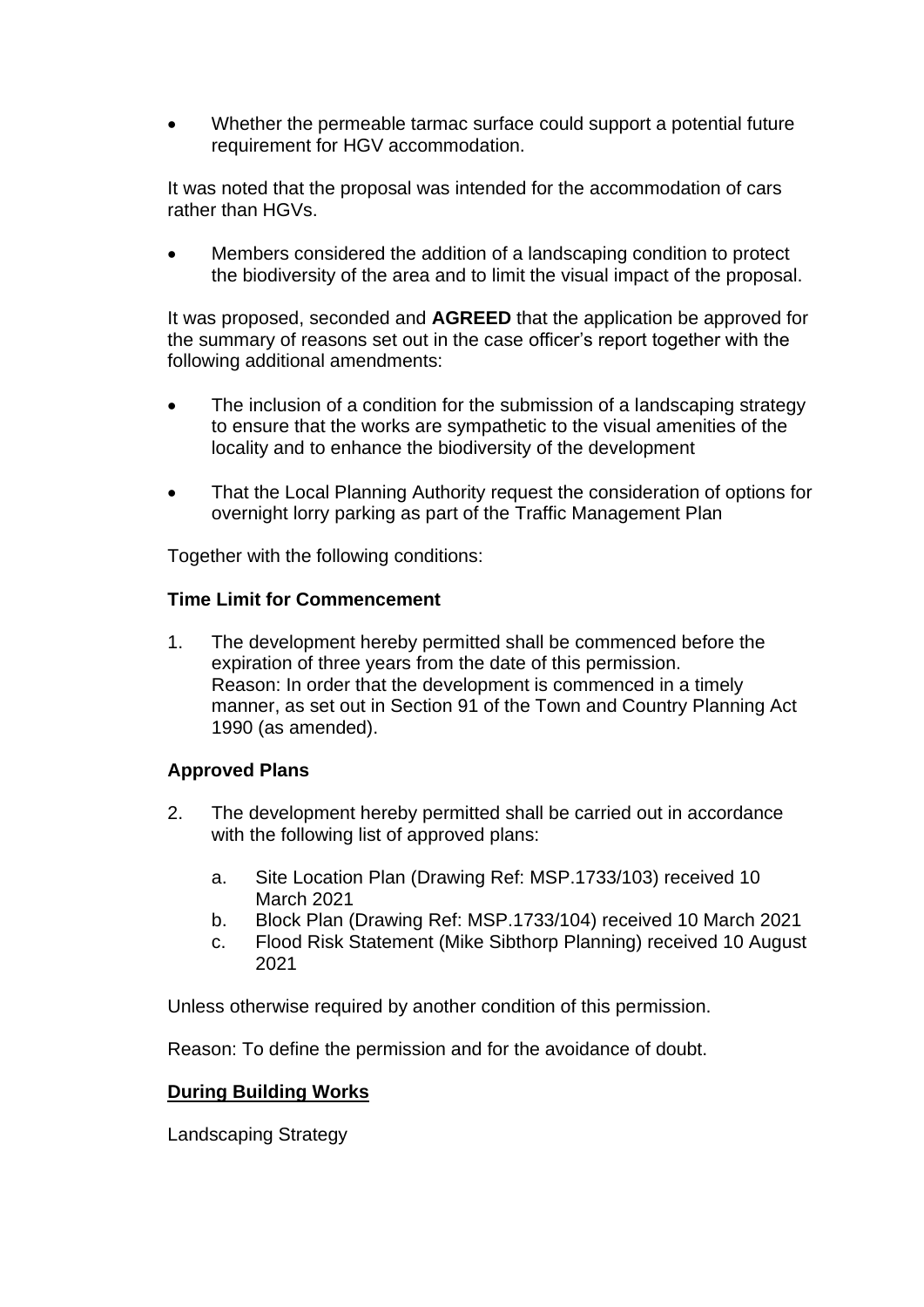- 3. Before any development other than clearance works, details of a hard and soft landscaping scheme shall have been submitted to and approved in writing by the Local Planning Authority. Details shall include:
	- a. Proposed finished levels and contours
	- b. Means of enclosure
	- c. Vehicle and pedestrian access and circulation areas
	- d. Hard surfacing materials
	- e. Planting plans
	- f. Written specifications (including cultivation and other operations associated with plant and grass establishment)
	- g. Schedules of plants, noting species, plant sizes and proposed numbers / densities where appropriate.

Reason: To appropriately protect the visual amenities of the area, and to support the enhance of the District's biodiversity interests, in accordance with Policy EN1, EN2 and DE1 of the South Kesteven Local Plan 2011- 2036.

# **Before the Development is Occupied**

# Hard Landscaping Implementation

4. Before any part of the development hereby permitted is occupied / brought into use, all hard landscaping works shall have been carried out in accordance with the approved hard landscaping details.

Reason: To appropriately protect the visual amenities of the area, and to support the enhancement of the District's biodiversity interests, in accordance with Policy EN1, EN2 and DE1 of the South Kesteven Local Plan 2011-2036.

# Soft Landscaping Implementation

5. Before the end of the first planting / seeding season following the occupation of the development hereby permitted, all soft landscaping works shall have been carried out in accordance with the approved soft landscaping details. Reason: To appropriately protect the visual amenities of the area, and to support the enhancement of the District's biodiversity interests, in accordance with Policy EN1, EN2 and DE1 of the South Kesteven Local Plan 2011-2036.

#### Surface and Foul Water Drainage Implementation

6. Before any part of the development hereby permitted is occupied, the works to provide the surface and foul water drainage as set out in the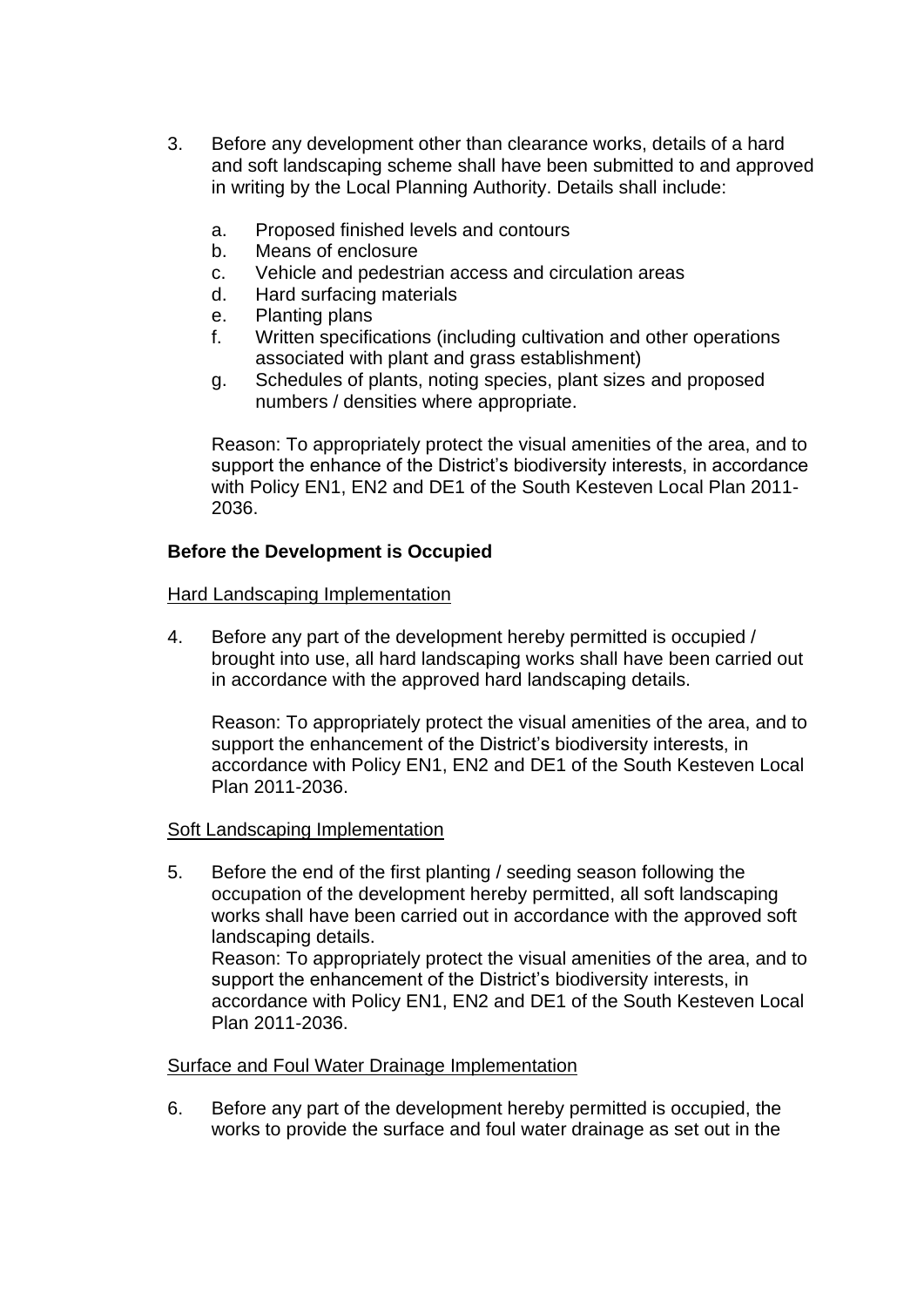Flood Risk Statement (Mike Sibthorp Planning) (August 2021) shall have been completed in accordance with the approved details.

Reason: To ensure the provision of satisfactory surface and foul water drainage in accordance with Policy EN5 of the adopted Local Plan.

# Traffic Management Plan

- 7. Before any part of the development hereby permitted is occupied, a Traffic Management Plan shall include details of the following: a. Number of vehicle movements per day.
	- a. Number of vehicle movements per day
	- b. Vehicle Routing Plan (to include measures to reduce the number of vehicles, in particular HGVs, contracted to the site operator, travelling through Long Bennington).
	- c. Arrangements for enforcement of the Traffic Management Plan / actions to be taken in the event of any identified breaches.
	- d. Evidence of consultation with Highways England in respect of seeking additional signage on the A1, north of Long Bennington, to deter HGV traffic from travelling through the village; and
	- e. Evidence of consultation with Long Bennington Parish Council in respect of the proposed Traffic Management Plan

The approved Traffic Management Plan shall thereafter be implemented and maintained strictly in accordance with the approved details, unless otherwise agreed in writing by the Local Planning Authority.

Reason: To ensure the proposed development does not give rise to unacceptable adverse impacts on residential amenity in accordance with Policy DE1 and EN4 of the South Kesteven Local Plan and Section 12 and Section 15 of the National Planning Policy Framework.

# **Ongoing Conditions**

#### Storage Height Restrictions

8. Goods / materials shall not be stacked, stored or deposited on the outside areas of the site at a height exceeding 4.0 metres from the ground level.

Reason: To appropriately protect the visual amenities of the area in accordance with Policy EN1 and DE1 of the South Kesteven Local Plan 2011-2036.

9. No external lighting shall be installed on site unless details of such lighting, including the intensity of illumination and predicted lighting contours, have been first submitted to, and approved in writing by the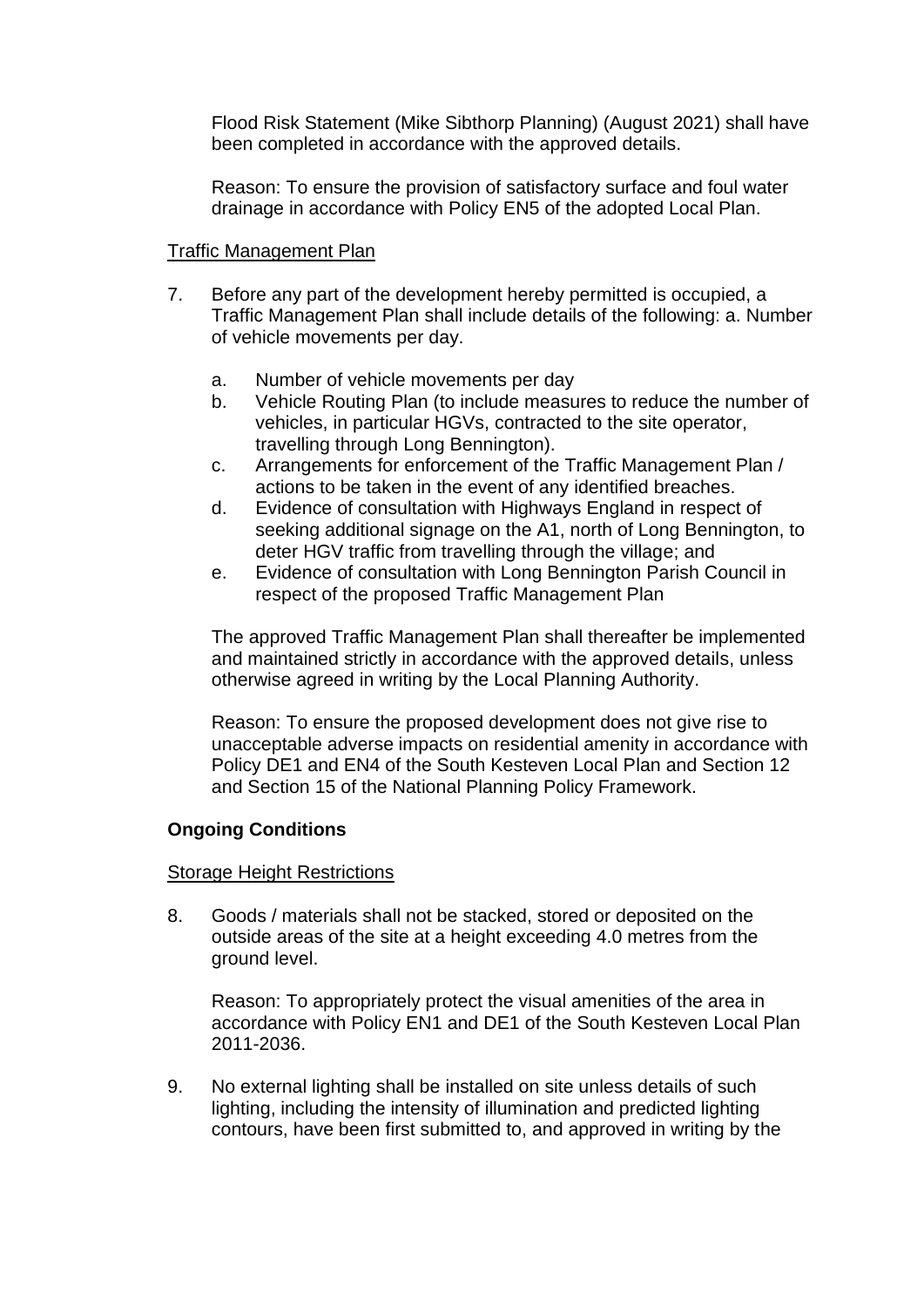Local Planning Authority prior to first occupation / use of the site. Any external lighting that is installed shall accord with the details so approved.

Reason: To appropriately protect the visual amenities of the area in accordance with Policy EN1 and DE1 of the South Kesteven Local Plan 2011-2036.

# **47. Application S21/0459**

**Proposal:** Use of Land for B8 Outside Storage

**Location:** Roseland Business Park, Roseland Way, Long Bennington

**Decision:** To approve the application conditionally

Noting comments made during the public speaking session by:

**Against:** Councillor John Leventhall

# **Applicant:** Michael Sibthorp

Together with:

- No adverse impacts on the character and appearance of the area, subject to conditions.
- No adverse impacts on neighbouring land uses.
- Lincolnshire County Council (as Local Highways Authority) have confirmed that the highways impact is not considered to be severe.
- Traffic Management Plan conditioned to alleviate impact of vehicles travelling through Long Bennington.
- In accordance with the development plan, and no material considerations to indicate refusal.
- Additional condition proposed to restrict external lighting, unless otherwise approved in writing by the LPA

Members commented on:

• Whether it could be ensured that the same additional amendments would be made to application S21/0459 as had been made to S21/0458.

It was proposed, seconded, and **AGREED** that the application be approved for the summary of reasons set out in the case officer's report together with the following additional amendments:

The inclusion of a condition for the submission of a landscaping strategy to ensure that the works are sympathetic to the visual amenities of the locality and to enhance the biodiversity of the development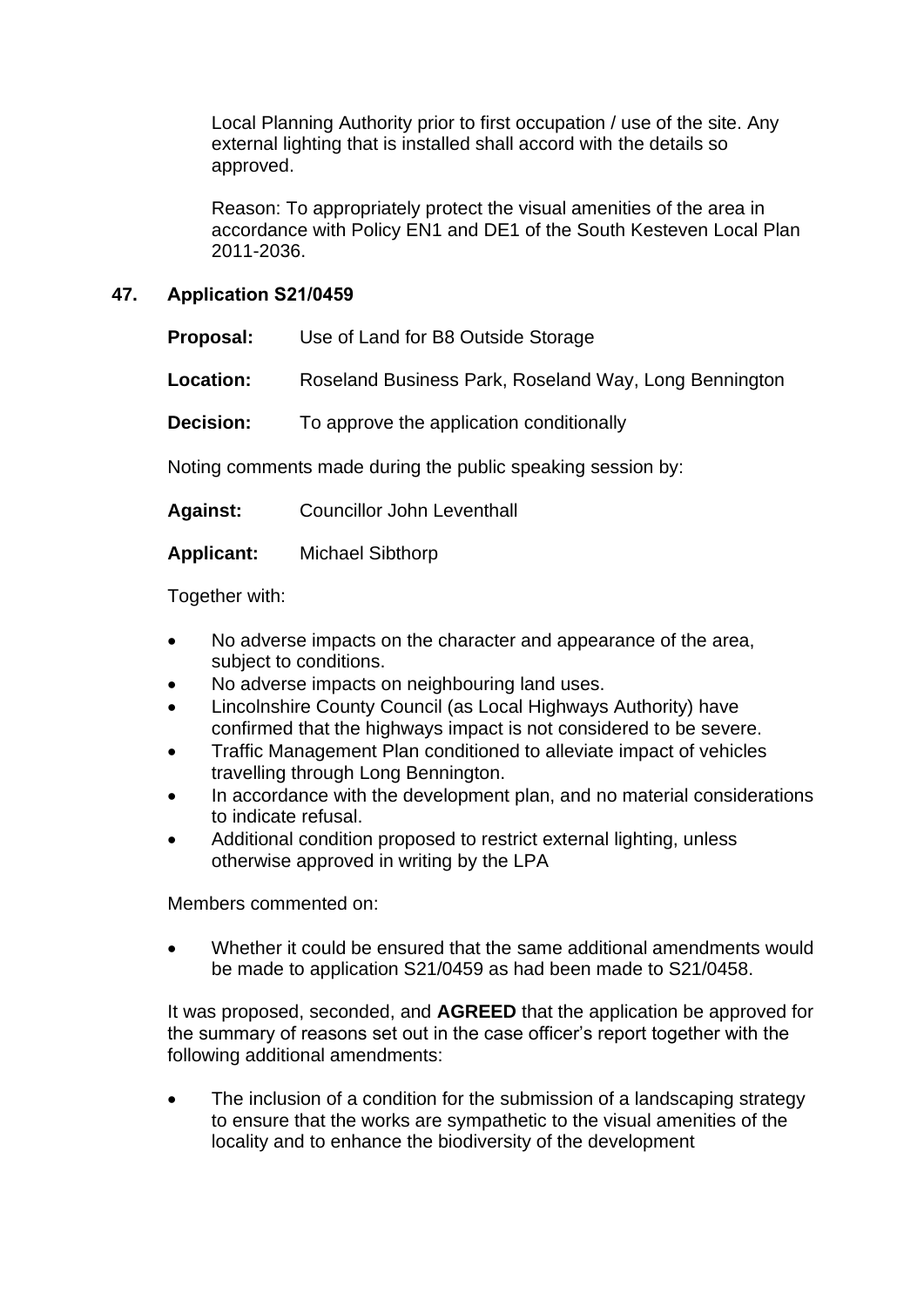• That the Local Planning Authority request the developers of the proposal to provide consideration of options for overnight lorry parking as part of the Traffic Management Plan

Together with the following conditions:

# **Time Limit for Commencement**

1. The development hereby permitted shall be commenced before the expiration of three years from the date of this permission. Reason: In order that the development is commenced in a timely manner, as set out in Section 91 of the Town and Country Planning Act 1990 (as amended).

# **Approved Plans**

- 2. The development hereby permitted shall be carried out in accordance with the following list of approved plans:
	- a. Site Location Plan (Drawing Ref: MSP.1733/101) received 10 March 2021
	- b. Block Plan (Drawing Ref: MSP.1733/102) received 10 March 2021
	- c. Flood Risk Statement (Mike Sibthorp Planning) received 10 August 2021

Unless otherwise required by another condition of this permission.

Reason: To define the permission and for the avoidance of doubt.

# **During Building Works**

# Landscaping Strategy

- 3. Before any development other than clearance works, details of a hard and soft landscaping scheme shall have been submitted to and approved in writing by the Local Planning Authority. Details shall include:
	- a. Proposed finished levels and contours
	- b. Means of enclosure
	- c. Vehicle and pedestrian access and circulation areas
	- d. Hard surfacing materials
	- e. Planting plans
	- f. Written specifications (including cultivation and other operations associated with plant and grass establishment)
	- g. Schedules of plants, noting species, plant sizes and proposed numbers / densities where appropriate.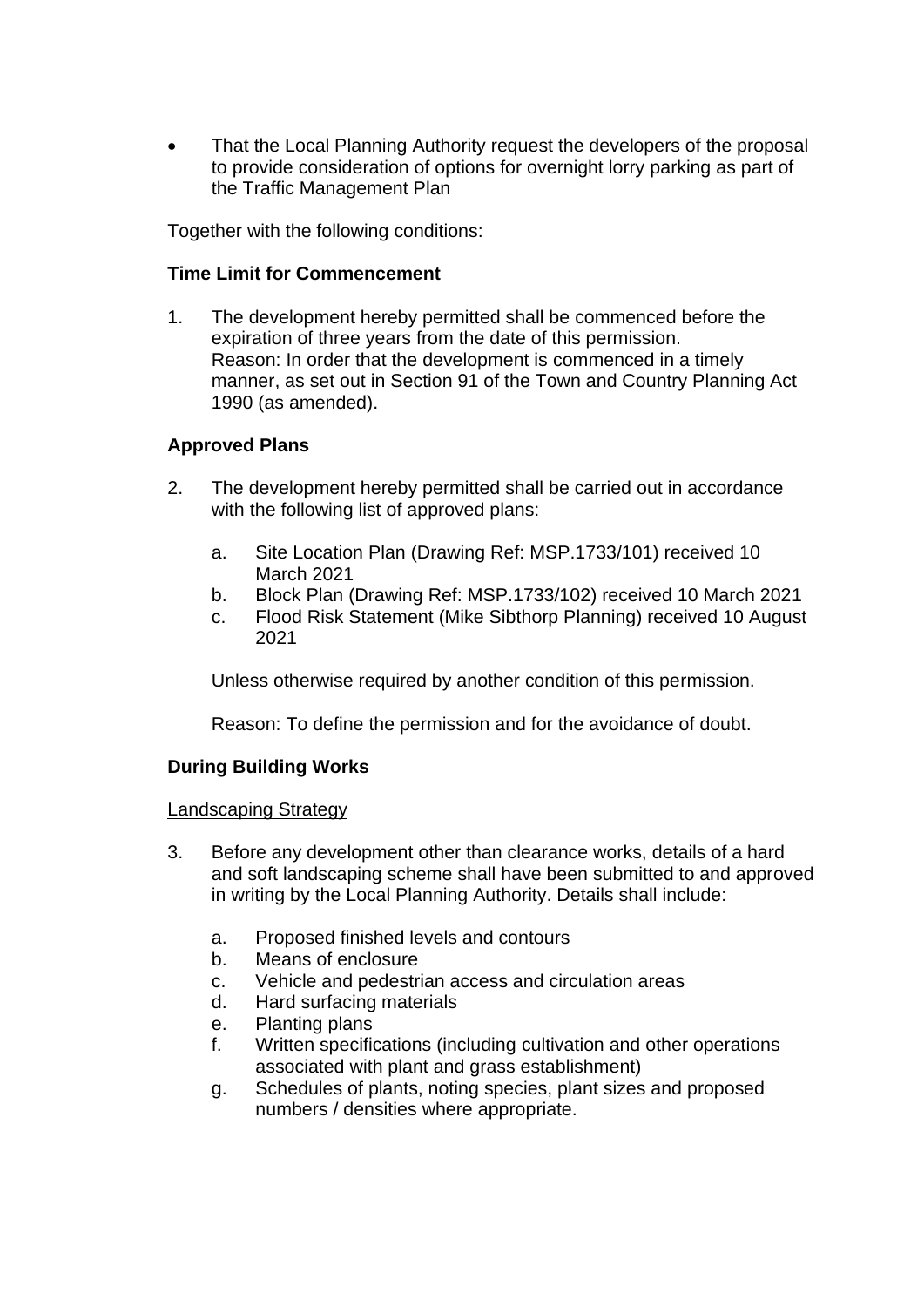Reason: To appropriately protect the visual amenities of the area, and to support the enhance of the District's biodiversity interests, in accordance with Policy EN1, EN2 and DE1 of the South Kesteven Local Plan 2011- 2036

# **Before the Development is Occupied**

#### Hard Landscaping Implementation

4. Before any part of the development hereby permitted is occupied / brought into use, all hard landscaping works shall have been carried out in accordance with the approved hard landscaping details.

Reason: To appropriately protect the visual amenities of the area, and to support the enhancement of the District's biodiversity interests, in accordance with Policy EN1, EN2 and DE1 of the South Kesteven Local Plan 2011-2036.

# Soft Landscaping Implementation

5. Before the end of the first planting / seeding season following the occupation of the development hereby permitted, all soft landscaping works shall have been carried out in accordance with the approved soft landscaping details.

Reason: To appropriately protect the visual amenities of the area, and to support the enhancement of the District's biodiversity interests, in accordance with Policy EN1, EN2 and DE1 of the South Kesteven Local Plan 2011-2036.

# Surface and Foul Water Drainage Implementation

6. Before any part of the development hereby permitted is occupied, the works to provide the surface and foul water drainage as set out in the Flood Risk Statement (Mike Sibthorp Planning) (August 2021) shall have been completed in accordance with the approved details.

Reason: To ensure the provision of satisfactory surface and foul water drainage in accordance with Policy EN5 of the adopted Local Plan.

# Traffic Management Plan

- 7. Before any part of the development hereby permitted is occupied, a Traffic Management Plan shall include details of the following: a. Number of vehicle movements per day.
	- a. Number of vehicle movements per day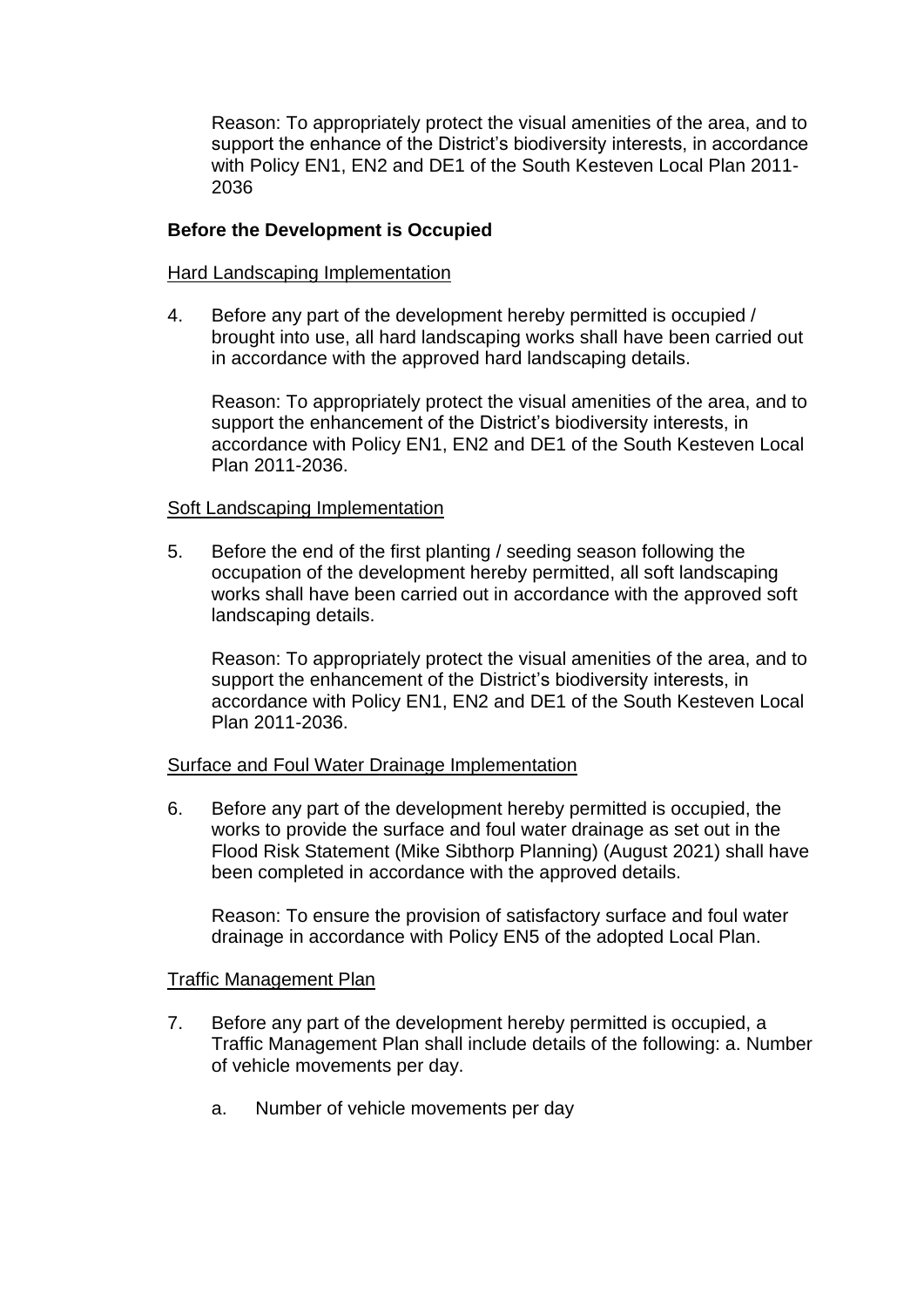- b. Vehicle Routing Plan (to include measures to reduce the number of vehicles, in particular HGVs, contracted to the site operator, travelling through Long Bennington).
- c. Arrangements for enforcement of the Traffic Management Plan / actions to be taken in the event of any identified breaches.
- d. Evidence of consultation with Highways England in respect of seeking additional signage on the A1, north of Long Bennington, to deter HGV traffic from travelling through the village; and
- e. Evidence of consultation with Long Bennington Parish Council in respect of the proposed Traffic Management Plan

The approved Traffic Management Plan shall thereafter be implemented and maintained strictly in accordance with the approved details, unless otherwise agreed in writing by the Local Planning Authority.

Reason: To ensure the proposed development does not give rise to unacceptable adverse impacts on residential amenity in accordance with Policy DE1 and EN4 of the South Kesteven Local Plan and Section 12 and Section 15 of the National Planning Policy Framework.

# **Ongoing Conditions**

#### **Storage Height Restrictions**

8. Goods / materials shall not be stacked, stored or deposited on the outside areas of the site at a height exceeding 4.0 metres from the ground level.

Reason: To appropriately protect the visual amenities of the area in accordance with Policy EN1 and DE1 of the South Kesteven Local Plan 2011-2036.

9. No external lighting shall be installed on site unless details of such lighting, including the intensity of illumination and predicted lighting contours, have been first submitted to, and approved in writing by the Local Planning Authority prior to first occupation / use of the site. Any external lighting that is installed shall accord with the details so approved.

Reason: To appropriately protect the visual amenities of the area in accordance with Policy EN1 and DE1 of the South Kesteven Local Plan 2011-2036.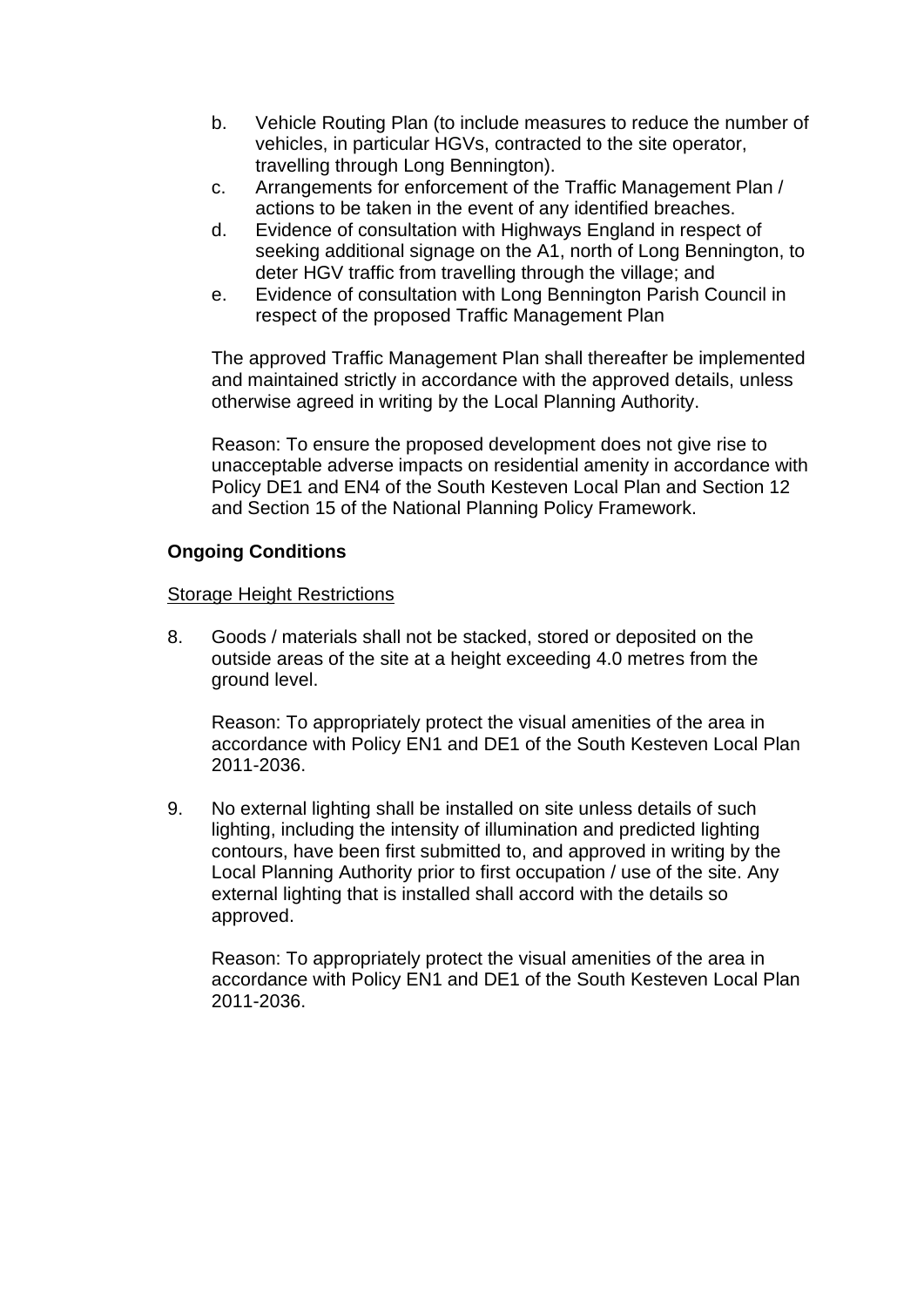# **48. Application S21/1514**

- **Proposal:** Removal of existing portable office building and toilet block building and erection of new office building (including new staff welfare facilities canteen, drying room, toilets, and showers)
- **Location:** Hangar 8, Roseland Business Park, Long Bennington, NG23 5FF ES Global

**Decision:** To approve the application conditionally

Members noted:

- Principle of development is acceptable
- No conflict with Long Bennington Neighbourhood Plan Policy LB3
- No adverse impacts on the character and appearance of the area
- No adverse impacts on neighbouring land uses
- Lincolnshire County Council (as Local Highways Authority) have confirmed that the highways impact is not considered to be severe
- In accordance with the development plan, and no material considerations to indicate refusal

Members commented on:

• Whether Lincolnshire Fire and Rescue had been consulted regarding the isolated nature of the proposal's location.

It was noted that although Lincolnshire Fire and Rescue had not been directly consulted, they had been made aware of the application and had provided no comments.

Whether those looking to park overnight could make use of the facilities.

It was noted that the application would result in no impact on any overnight parking.

• Whether any minor landscaping could be requested in order to break up the concrete space.

Officers advised that a request for landscaping had not been necessary due to the proposal consisting of small building. The proposal would be an improvement in terms of visual impact when compared to what it would be replacing.

• Members debated the use of landscaping. It was noted that the inclusion of greenery around the edge of the building would support the mental health of those using it.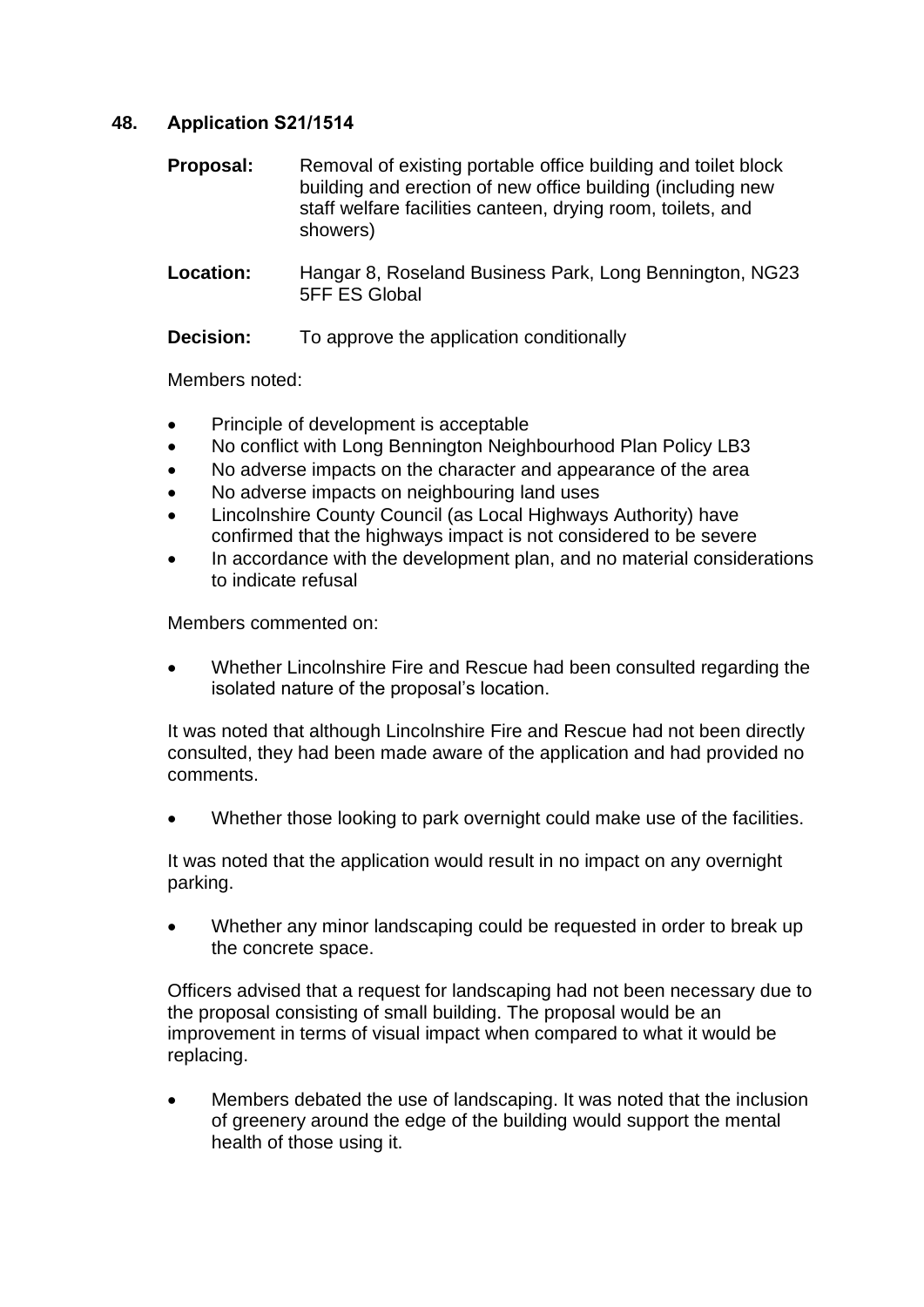It was proposed, seconded and **AGREED** that the application be approved for the summary of reasons set out in the case officer's report together with the following additional amendments:

The inclusion of a condition for the submission of a landscaping strategy to ensure that the works are sympathetic to the visual amenities of the locality and to enhance the biodiversity of the development

Together with the following conditions:

#### **Time Limit for Commencement**

1. The development hereby permitted shall be commenced before the expiration of three years from the date of this permission. Reason: In order that the development is commenced in a timely manner, as set out in Section 91 of the Town and Country Planning Act 1990 (as amended).

# **Approved Plans**

- 2. The development hereby permitted shall be carried out in accordance with the following list of approved plans:
	- i. Drawing No.5209/00/100 P1, Location Plan
	- ii. Drawing No.5209/00/102 P1, Proposed Building Location Plan received
	- iii. Drawing No.5209/01/101 P1,Ground Floor Plan
	- iv. Drawing No.5209/01/102 P1 Roof Plan
	- v. Drawing No.5209/01/103 P1 South and East Elevations
	- vi. Drawing No.5209/01/104 P1 North and West Elevations

Unless otherwise required by another condition of this permission.

Reason: To define the permission and for the avoidance of doubt.

# **During Building Works**

3. Should the developer during excavation and construction works of the said development site find any area of the site where it is suspected that the land is contaminated then all works must stop, and the local planning authority notified immediately. An investigation and risk assessment must be undertaken and where remediation is necessary a remediation scheme must be prepared in accordance with current good practice and legislation and submitted to and approved by the Local Planning Authority, and the approved remediation shall thereafter be implemented. Following completion of measures identified in the approved remediation scheme a verification report must be prepared, which is subject to the approval in writing of the Local Planning Authority.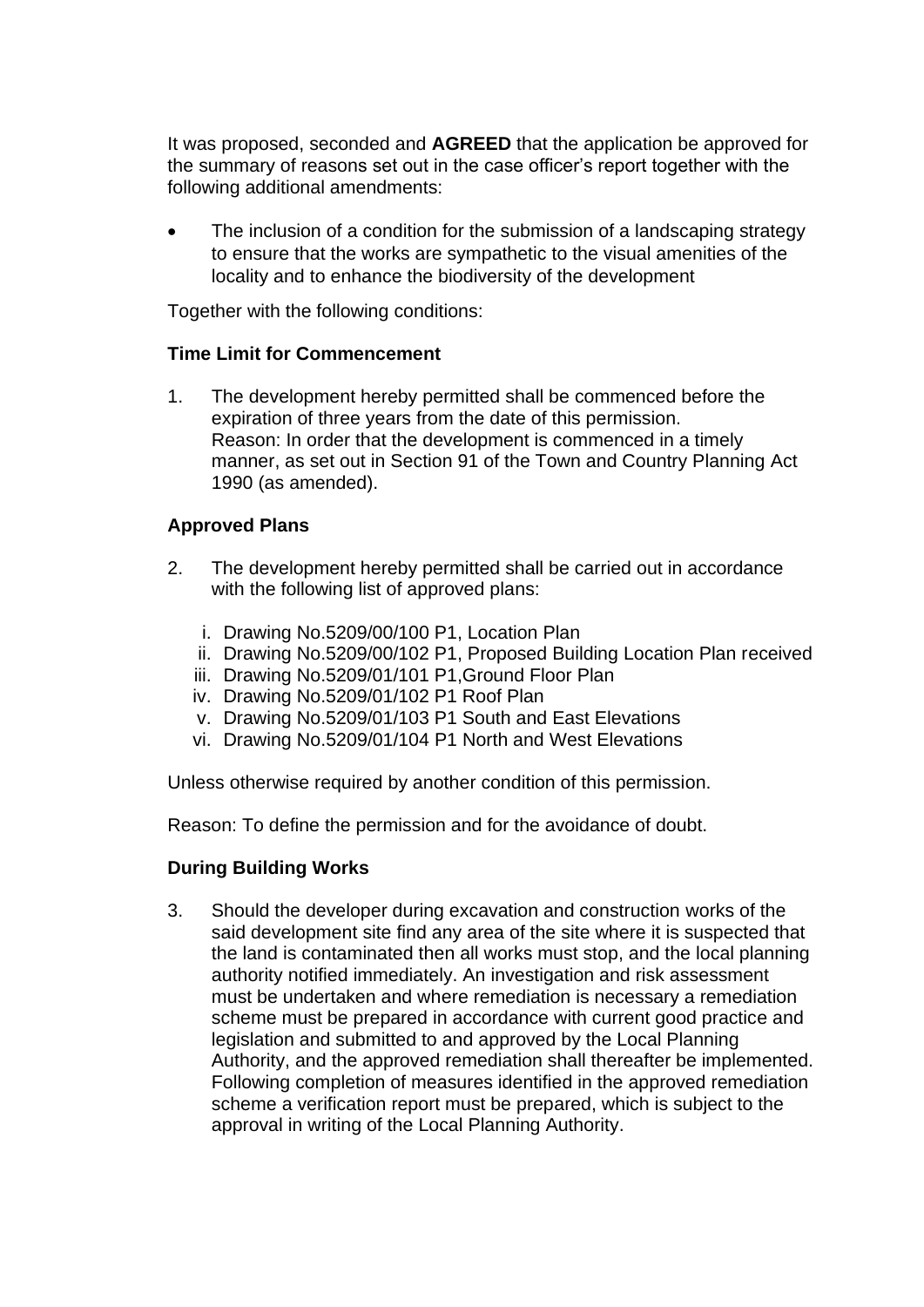Reason: Previous activities associated with this site may have caused, or had the potential to cause, land contamination and to ensure that the proposed site investigations and remediation will not cause pollution in the interests of the amenities of the future residents and users of the development; and in accordance with Policies EN2 and EN4 of the adopted South Kesteven Local Plan and national guidance contained in the NPPF paragraphs 178 and 179.

- 4 Before any construction work above ground is commenced, details of any soft landscaping works shall have been submitted to and approved in writing by the Local Planning Authority. Details shall include:
	- i. planting plans;
	- ii. written specifications (including cultivation and other operations associated with plant and grass establishment);
	- iii. schedules of plants, noting species, plant sizes and proposed numbers/densities where appropriate;

Reason: Soft landscaping and tree planting make an important contribution to the development and its assimilation with its surroundings and in accordance with Policies DE1, EN3 and OS1 of the adopted South Kesteven Local Plan.

#### **Before the Development is Occupied**

5 Before any part of the development hereby permitted is occupied/brought into use, the external elevations shall have been completed using only the materials stated in the planning application forms unless otherwise agreed in writing by the Local Planning Authority.

Reason: To ensure a satisfactory appearance to the development and in accordance with Policy DE1 of the adopted South Kesteven Local Plan.

6 Before the end of the first planting/seeding season following the occupation/first use of any part of the development hereby permitted, all soft landscape works shall have been carried out in accordance with the approved soft landscaping details.

Reason: Soft landscaping and tree planting make an important contribution to the development and its assimilation with its surroundings and in accordance with Policies DE1, EN3 and OS1 of the adopted South Kesteven Local Plan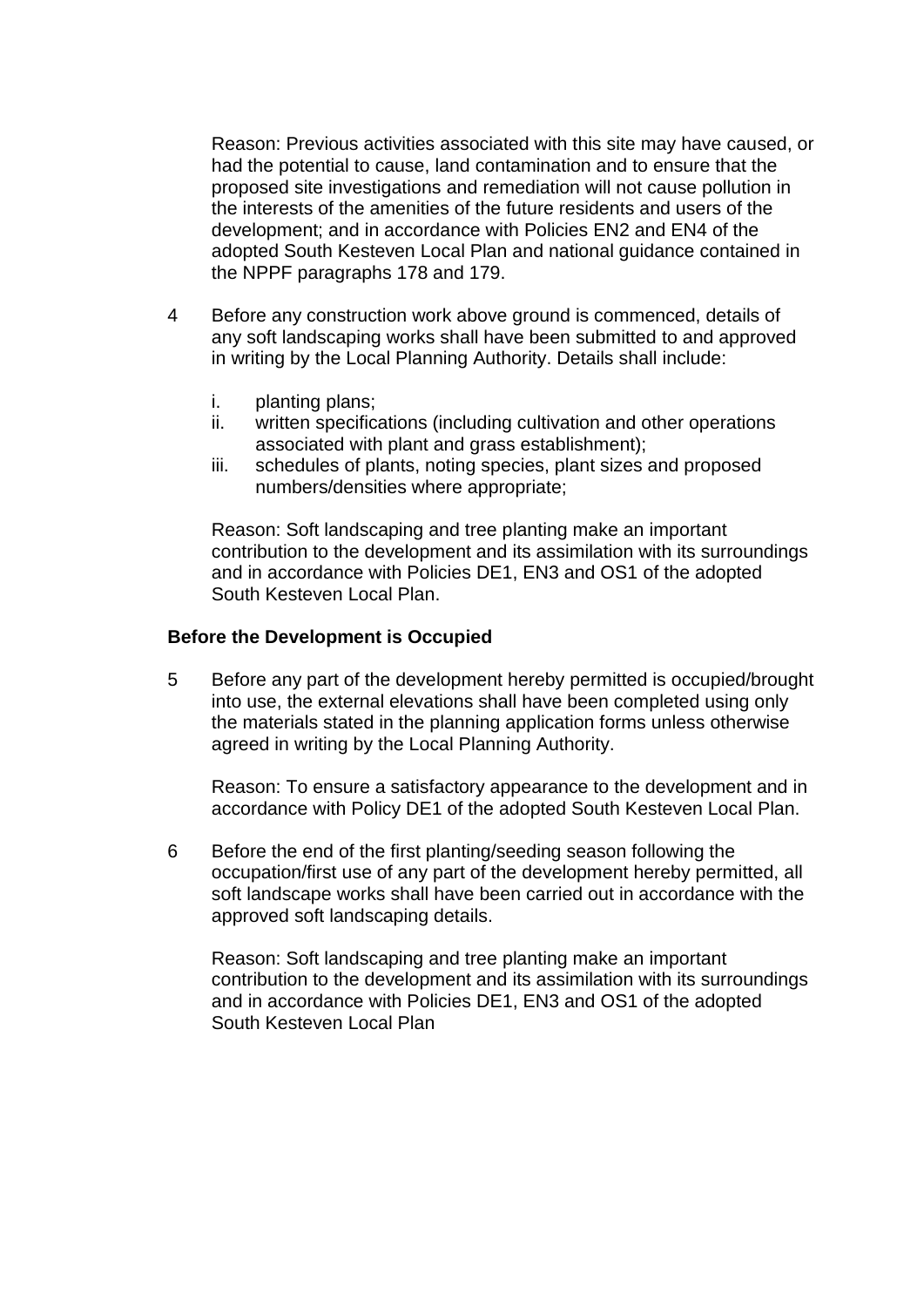# **49. Application S21/2178**

- **Proposal:** Erection of a single 2-storey detached self build family dwelling and single storey double garage with associated landscaping works.
- **Location:** Bridge House, Village Street, Pickworth, NG34 0TD
- **Decision:** To approve the application conditionally

Noting comments made during the public speaking session by:

| <b>District Ward Councillor:</b> | Sarah Trotter (as read out by the Democratic<br>Officer) |
|----------------------------------|----------------------------------------------------------|
| <b>Against:</b>                  | Ian Roberts (Pickworth Parish Meeting)                   |

**Applicant:** Joe Griffiths

Together with:

- Principle of development established under outline consent ref: S20/0475
- Concern raised with initial design
- Applicant and agent have proactively engaged with design officer to amend scheme
- Revised design considered acceptable for site and surrounding context
- No significant adverse impacts on residential amenity of neighbouring occupiers
- Drainage and sustainable buildings details to be secured by condition
- Additional landscaping conditions recommended to ensure dwelling assimilates with surroundings
- Adequate access, parking and turning arrangements
- Recommended for approval subject to conditions in main report and additional items paper

Members commented on:

• Whether the privacy of residents would be impeded by the proposed development.

It was noted that the proposal was a significant distance from any neighbouring properties and would therefore not impede the privacy of residents.

• Whether the planting of evergreen trees had been considered.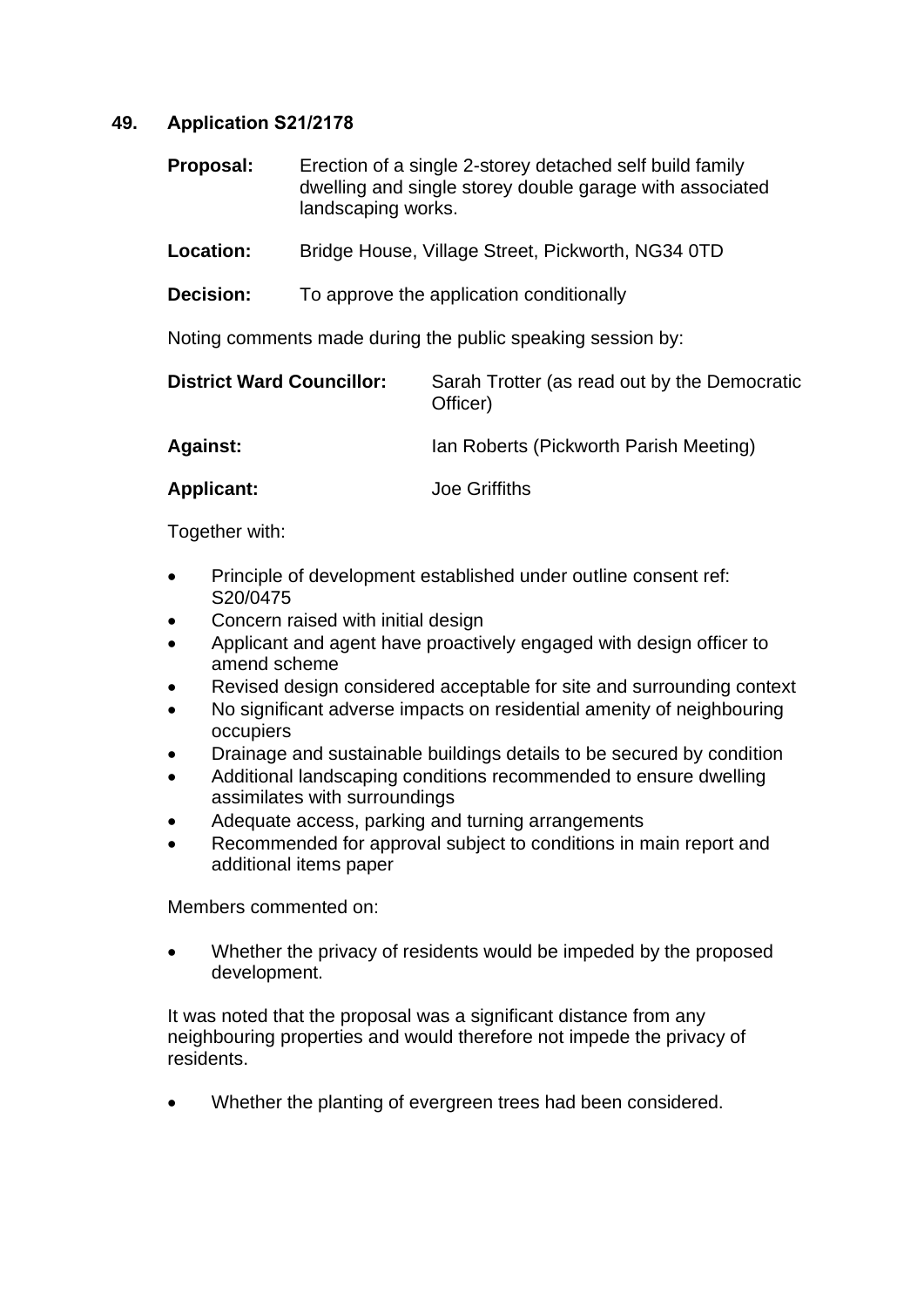It was confirmed that an additional landscaping condition had been included which would require the development to be appropriately assimilated with its surroundings.

- Members expressed support for the landscaping condition to consider Bridge House which was one of the oldest houses in Pickworth.
- Members discussed the which trees would be most appropriate to plant under the landscaping condition.

It was proposed, seconded and **AGREED** that the application be approved for the summary of reasons set out in the case officer's report together with the following conditions:

#### **Time Limit for Commencement**

1. The development hereby permitted shall be commenced before the expiration of three years from the date of this permission.

Reason: In order that the development is commenced in a timely manner, as set out in Section 91 of the Town and Country Planning Act 1990 (as amended).

#### **Approved Plans**

- 2. The development hereby permitted shall be carried out in accordance with the following list of approved plans:
	- i. (08)009 REV P05 block and location plan received 5 July 2021
	- ii. (08)010 REV P03 floor plans received 5 July 2021
	- iii. (08)011 REV P03 elevations received 5 July 2021
	- iv. (08)014 REV P02 garage plans received 5 July 2021

Unless otherwise required by another condition of this permission.

Reason: To define the permission and for the avoidance of doubt.

#### **Before Development is Commenced**

3. Before the development hereby permitted is commenced, a scheme for the treatment of surface and foul water drainage shall have been submitted to and approved in writing by the Local Planning Authority.

Reason: To ensure the provision of satisfactory surface and foul water drainage is provided in accordance with Policy EN5 of the adopted South Kesteven Local Plan.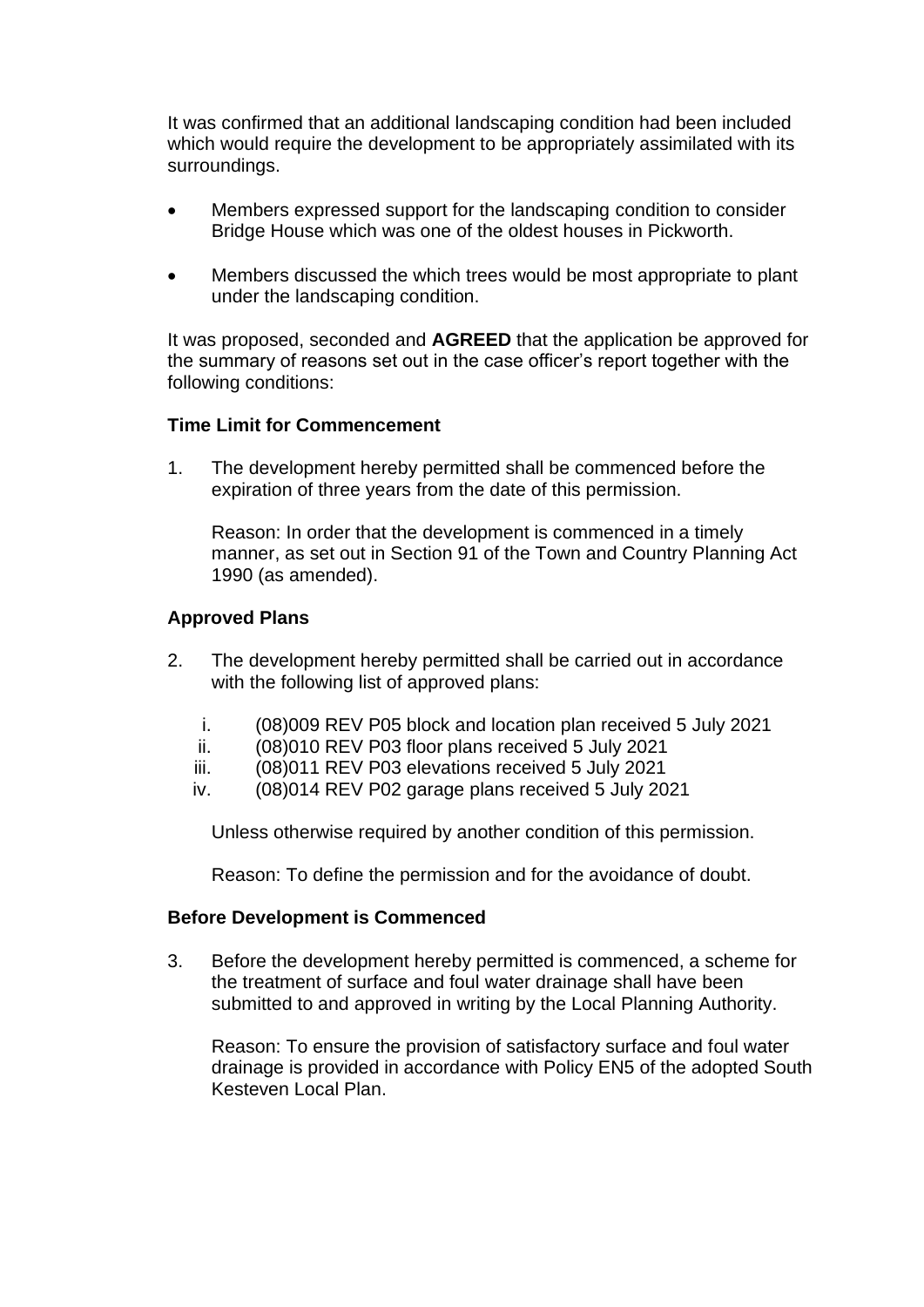- 4. Before the development hereby permitted is commenced, all existing trees identified within the Tree report BALDS017-21, Revision B dated June 2021 to be retained shall have been fenced off to the limit of their branch spread in accordance with BS 5837. No works including:
	- i. removal of earth,
	- ii. storage of materials,
	- iii. vehicular movements or
	- iv. siting of temporary buildings

shall be permitted within these protected areas.

Reason: To prevent unnecessary damage to existing trees and in accordance with Policies EN2 and DE1 of the adopted South Kesteven Local Plan.

5. No development shall take place until details demonstrating how the proposed dwelling would comply with the requirements of Local Plan Policy SB1 have been submitted and approved by the Local Planning Authority. The scheme shall include details of how carbon dioxide emissions would be minimised through the design and construction of the buildings; details of water efficiency and the provision of electric car charging points.

The approved sustainable building measures shall be completed in full, in accordance with the agreed scheme, prior to the first occupation of the dwellings hereby permitted.

Reason: To ensure the dwellings are constructed to a standard that mitigates against climate change as required by Local Plan Policy SB1.

- 6. Before the development hereby permitted is commenced, details of hard landscaping works shall have been submitted to and approved in writing by the Local Planning Authority. Details shall include:
	- i. proposed finished levels and contours;
	- ii. means of enclosure;
	- iii. car parking layouts;
	- iv. hard surfacing materials;

Reason: Hard landscaping makes an important contribution to the development and its assimilation with its surroundings and in accordance with Policy DE1 of the adopted South Kesteven Local Plan.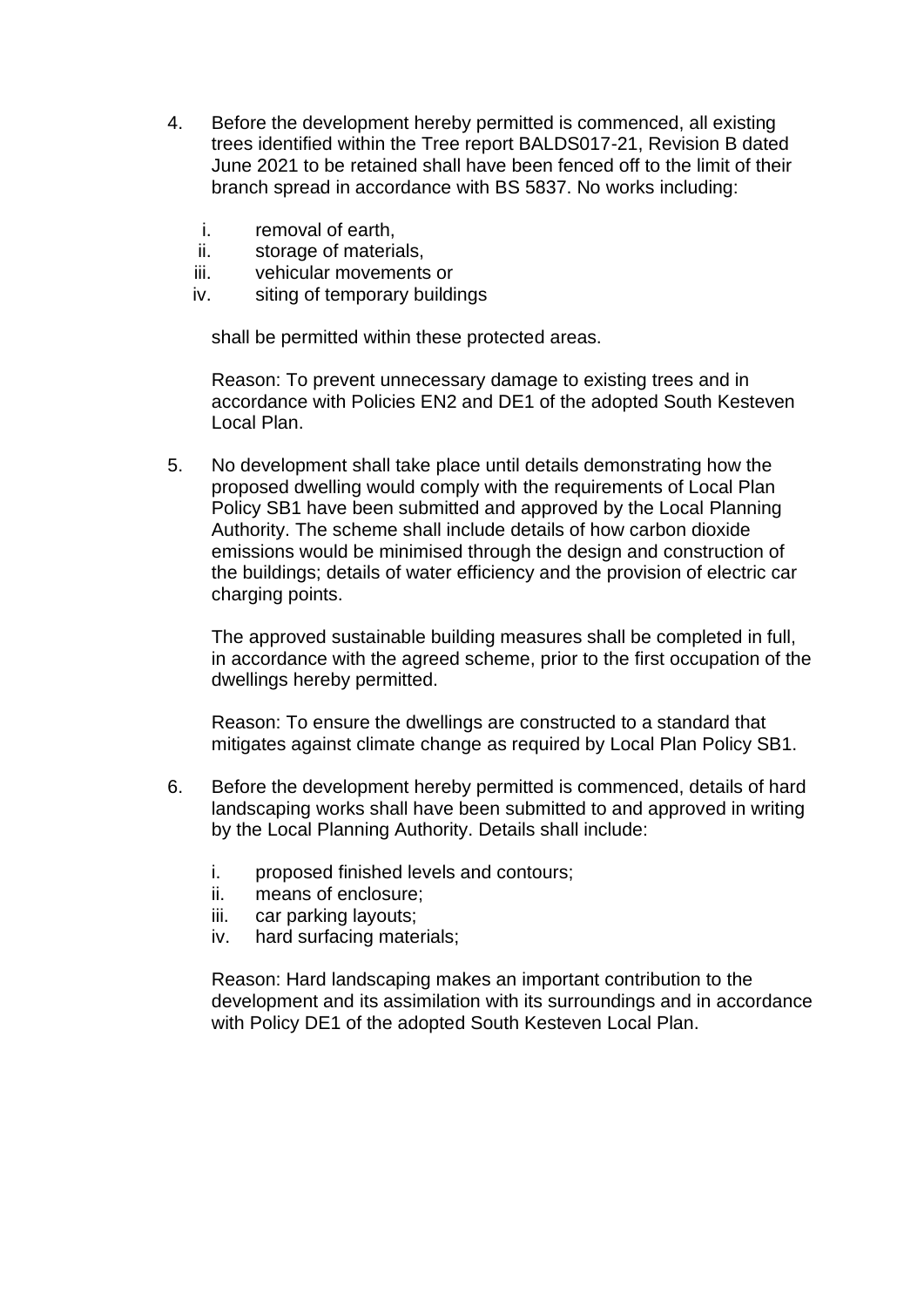# **During Building Works**

7. The development must be carried out in accordance with the Great Crested Newt District Level Licence numbered 2021-00093-EPS-DLL received 17 September 2021.

Reason: This condition is necessary in order to ensure that the proposal does not have an unacceptable impact on biodiversity and protected species.

8. Before any of the works on the external elevations for the building(s) hereby permitted are begun, samples of the materials (including colour of any render, paintwork or colourwash) to be used in the construction of the external surfaces shall have been submitted to and approved in writing by the Local Planning Authority.

Reason: To ensure a satisfactory appearance to the development and in accordance with Policy DE1 of the adopted South Kesteven Local Plan.

- 9. Before any construction work above ground is commenced, details of any soft landscaping works shall have been submitted to and approved in writing by the Local Planning Authority. Details shall include:
	- i. planting plans;
	- ii. written specifications (including cultivation and other operations associated with plant and grass establishment);
	- iii. schedules of plants, noting species, plant sizes and proposed numbers/densities where appropriate;

Reason: Soft landscaping and tree planting make an important contribution to the development and its assimilation with its surroundings and in accordance with Policies DE1, EN3 and OS1 of the adopted South Kesteven Local Plan.

# **Before the Development is Occupied**

- 10. Before each dwelling of the development hereby permitted is occupied, the external surfaces for that dwelling shall have been completed in accordance with the approved details. Reason: To ensure a satisfactory appearance to the development and in accordance with Policy DE1 of the adopted South Kesteven Local Plan.
- 11. Before any part of the development hereby permitted is occupied, the works to provide the surface and foul water drainage shall have been completed in accordance with the approved details.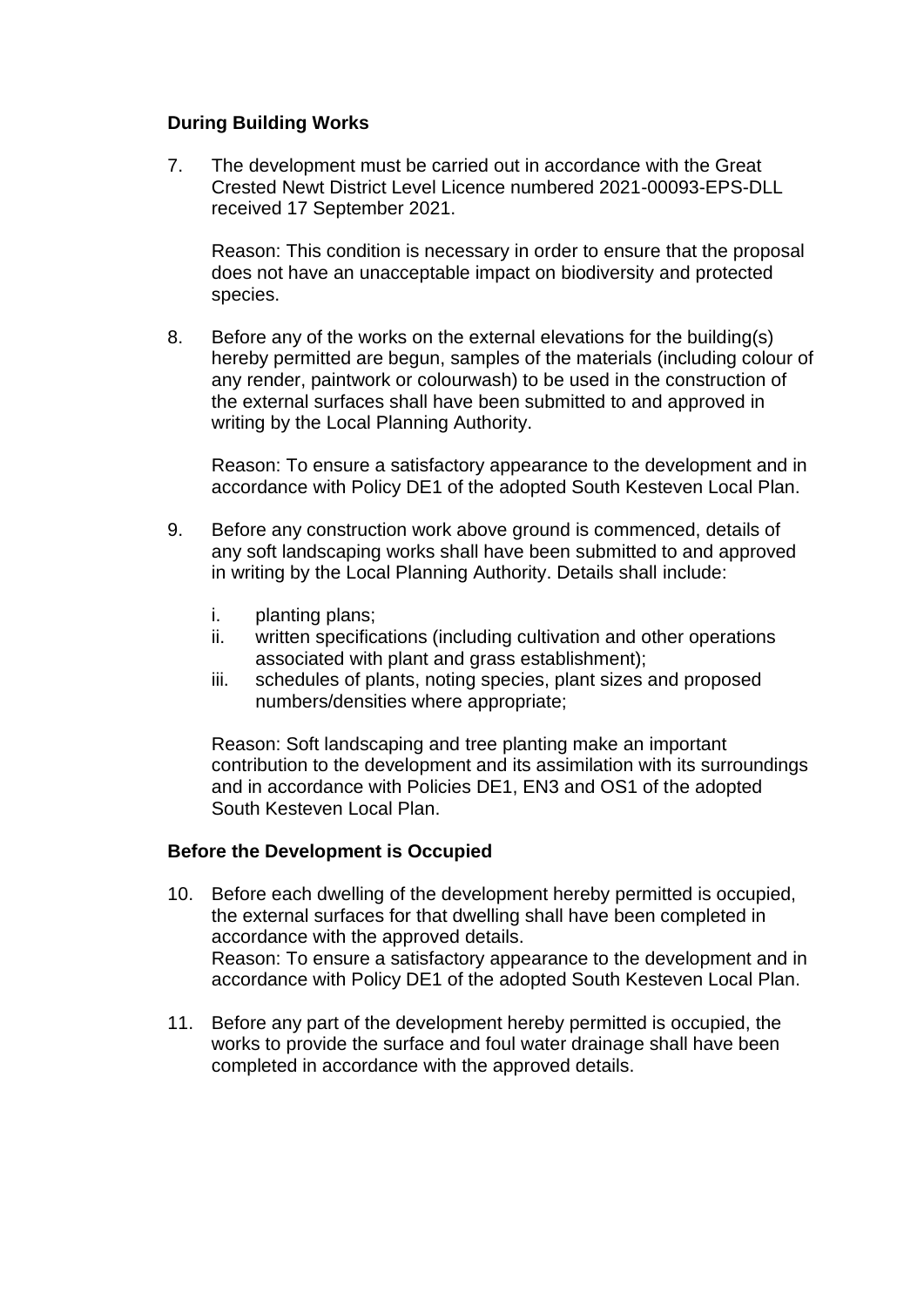Reason: To ensure the provision of satisfactory surface and foul water drainage is provided in accordance with Policy EN5 of the adopted South Kesteven Local Plan.

- 12. Before the end of the first planting/seeding season following the occupation of any part of the development hereby permitted, all soft landscape works shall have been carried out in accordance with the approved soft landscaping details. Reason: Soft landscaping and tree planting make an important contribution to the development and its assimilation with its surroundings and in accordance with Policies DE1, EN3 and OS1 of the adopted South Kesteven Local Plan.
- 13. Before any part of the development hereby permitted is occupied, all hard landscape works shall have been carried out in accordance with the approved hard landscaping details. Reason: Hard landscaping and tree planting make an important contribution to the development and its assimilation with its surroundings and in accordance with Policy DE1 of the adopted South Kesteven Local Plan.
- 14. Before any dwelling hereby permitted is occupied, the parking and turning area accompanying the dwelling shall have been constructed in accordance with the approved details shown on drawing no. (08)009 REV P05 block and location plan received 5 July 2021 and shall be retained as such and for no other purpose thereafter. Reason: To allow vehicle to park and turn within the site and leave in forward gear and to reduce any additional on street parking in the interests of highway safety in accordance with South Kesteven Local Plan Policy ID2.

# **Ongoing Conditions**

15. Within a period of five years from the first occupation of the final dwelling/unit of the development hereby permitted, any trees or plants provided as part of the approved soft landscaping scheme, that die or become, in the opinion of the Local Planning Authority, seriously damaged or defective, shall be replaced in the first planting season following any such loss with a specimen of the same size and species as was approved in condition above unless otherwise agreed by the Local Planning Authority.

Reason: To ensure the provision, establishment and maintenance of a reasonable standard of landscape in accordance with the approved designs and in accordance with Policies DE1, EN3 and OS1 of the adopted South Kesteven Local Plan.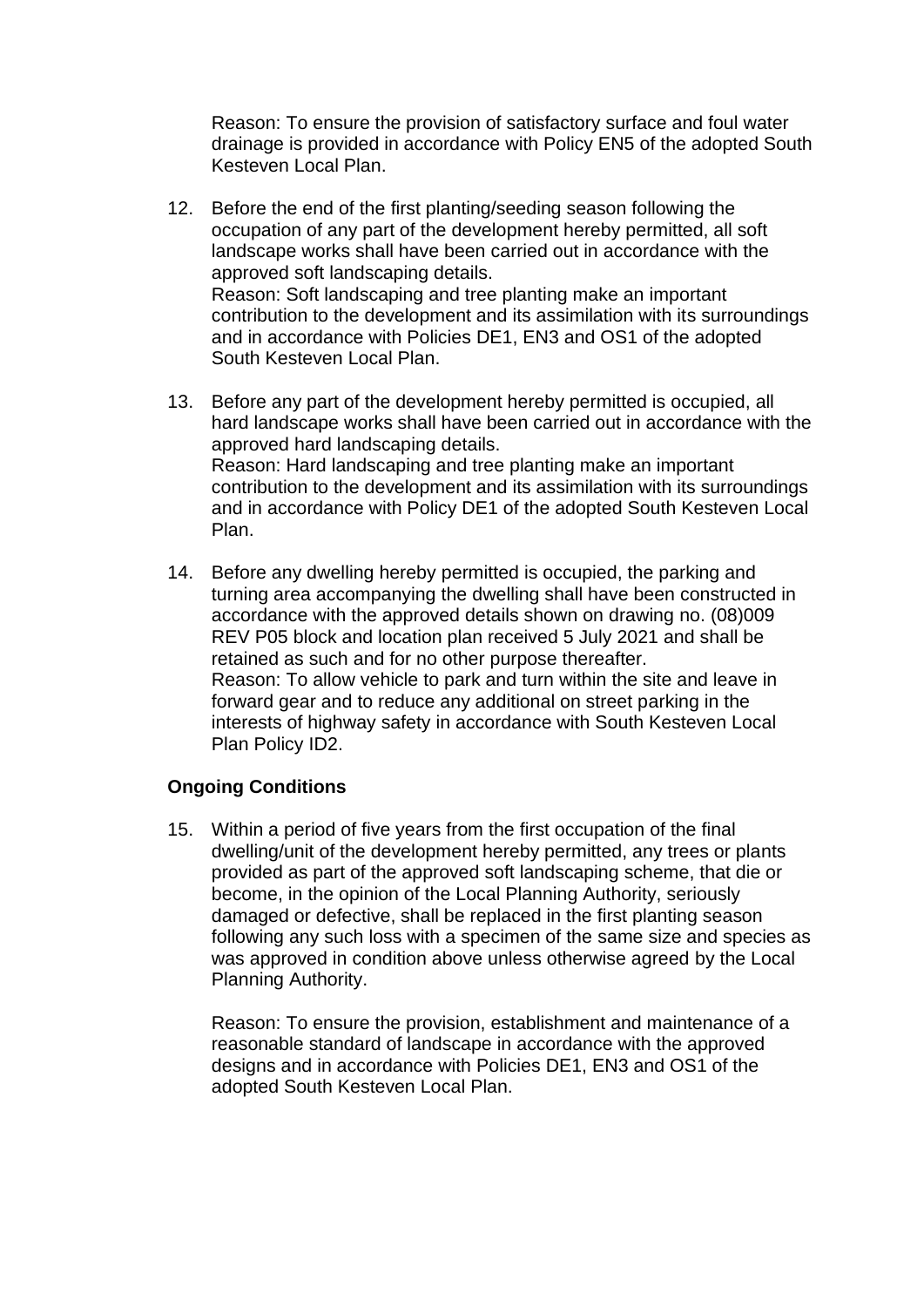# **50. Application S21/1219**

**Proposal:** Fabric refurbishments to the link and Engineering blocks, including replacement glazing and re-roofing works

**Location:** Grantham College, Stonebridge Road, Grantham

**Decision:** To approve the application conditionally

Noting comments made during the public speaking session by:

**Applicant:** David Morgan

Together with:

- Principle of development is acceptable
- No adverse impacts on the character and appearance of the area with increase in floor space proposed, refurbishment works only
- No impact on the setting of the Grantham Conservation area
- No adverse impacts on neighbouring land uses
- In accordance with the development plan, and no material considerations to indicate refusal

Members commented on:

• How the applicant had made efforts to enhance the building and add sustainable LED lighting.

It was proposed, seconded, and **AGREED** that the application be approved for the summary of reasons set out in the case officer's report together with the following conditions:

# **Time Limit for Commencement**

1. The development hereby permitted shall be commenced before the expiration of three years from the date of this permission. Reason: In order that the development is commenced in a timely manner, as set out in Section 91 of the Town and Country Planning Act 1990 (as amended).

# **Approved Plans**

2. The development hereby permitted shall be carried out in accordance with the following list of approved plans:

Drawing No.101-320 P001A Site Location Plan received 30 June 2021 Drawing No.101-320 P002 Block Plan received 18 June 2021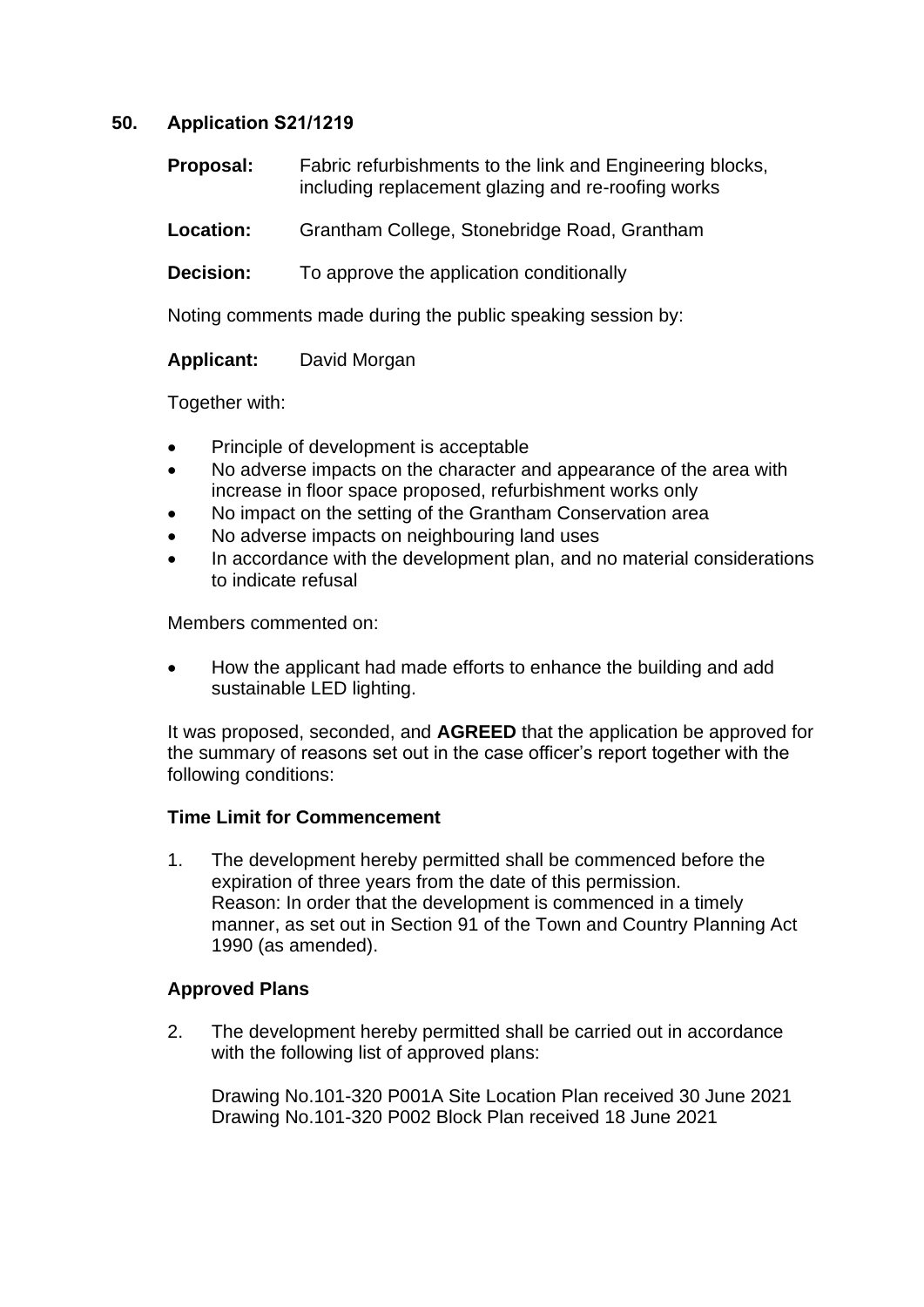Drawing No.101-320 P0020 Proposed Basement Plan received 18 June 2021

Drawing No.101-320 P0021 Proposed Ground Floor Plan received 18 June 2021

Drawing No.101-320 P0022 Proposed First Floor Plan received 18 June 2021

Drawing No.101-320 P0023 Proposed Roof Plan received 18 June 2021 Drawing No.101-320 P0024 Proposed Roof Cross Sections received 18 June 2021

Drawing No.101-320 P0025 Proposed Ground Floor RCP received 18 June 2021

Drawing No.101-320 P0031 Proposed Engineering Block Elevations (colour) received 18 June 2021

Drawing No.101-320 P0032A Proposed Link Block Elevations received 22 September 2021

Drawing No.101-320 P0034 Proposed Window Schedule - Link Block received 18 June 2021

Drawing No.101-320 P0035 Proposed Window Schedule - Engineering Block received 18 June 2021

Drawing No.101-320 P0036 Proposed Door Schedule 18 June 2021 Unless otherwise required by another condition of this permission.

Reason: To define the permission and for the avoidance of doubt.

# **Before the Building is Occupied**

3. Before any part of the development hereby permitted is occupied/brought into use, the external elevations shall have been completed using only the materials stated in the planning application forms, plans and email dated 21 September 2021 unless otherwise agreed in writing by the Local Planning Authority.

Reason: To ensure a satisfactory appearance to the development and in accordance with Policy DE1 of the adopted South Kesteven Local Plan.

# **51. Application S21/1372 and S21/1373**

- **Proposal:** Installation of a 7m by 3.5m sunken swimming pool on the Eastern side of the property, 3.5m parallel to the kitchen (LBC Ref S21/1373)
- **Location:** St Vincents, St Vincents Road, Grantham, NG31 9EJ

# **Decision:** To approve the application conditionally

Members noted:

• No harm to listed building considered and no above ground development proposed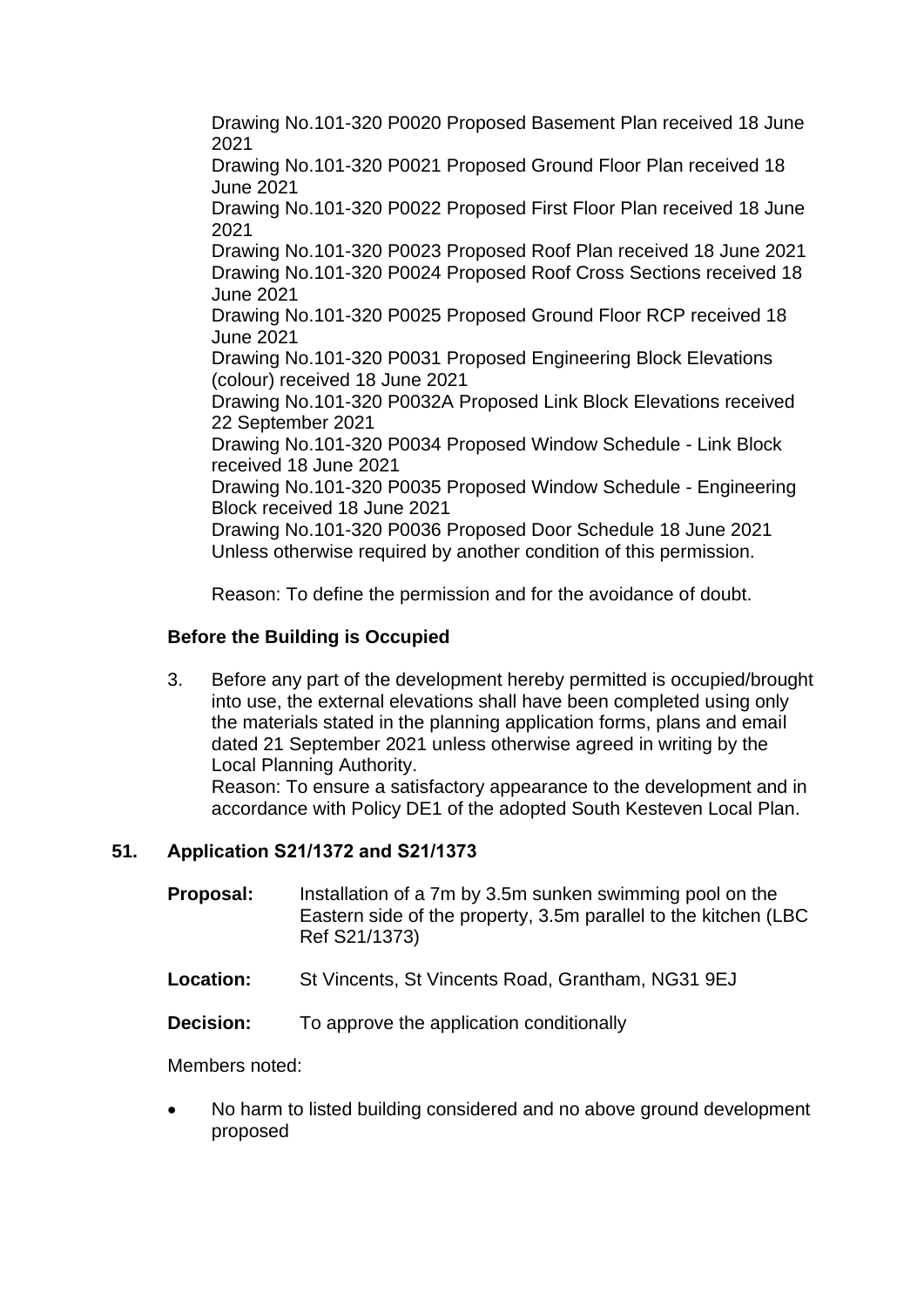- SKDC Conservation Officer has raised no objections
- Archaeology no objections raised
- Proposal considered to comply with policies DE1 & EN6 of SKDC Local Plans and Section 16 of NPPF

Members commented:

• Whether it could be confirmed that there would be no above surface building work relating to the application.

It was confirmed that there would not be.

It was proposed, seconded and **AGREED** that the application be approved for the summary of reasons set out in the case officer's report together with the following conditions:

# **Time Limit for Commencement**

1. The works hereby consented shall be commenced before the expiration of three years from the date of this consent.

Reason: In order to ensure that the works are commenced in a timely manner, as set out in Sections 18 and 74 of the Planning (Listed Buildings and Conservation Areas) Act 1990 (as amended).

# **Approved Plans**

- 2. The works hereby consented shall be carried out in accordance with the following list of approved plans:
	- i. Location plan received 07 July 2021
	- ii. Proposed block plan, received 14 July 2021
	- iii. Proposed elevations, received 07 July 2021

Unless otherwise required by another condition of this permission.

Reason: To define the permission and for the avoidance of doubt.

# **During Building Works**

3. Prior to the completion of the excavation of the swimming pool hereby permitted, details of the materials to be used in relation to the pool surround (including any potential landscaping) must be submitted to and approved in writing by the Local Planning Authority.

Reason: To ensure a satisfactory appearance to the development and in accordance with Policy DE1 and EN6 of the adopted South Kesteven Local Plan.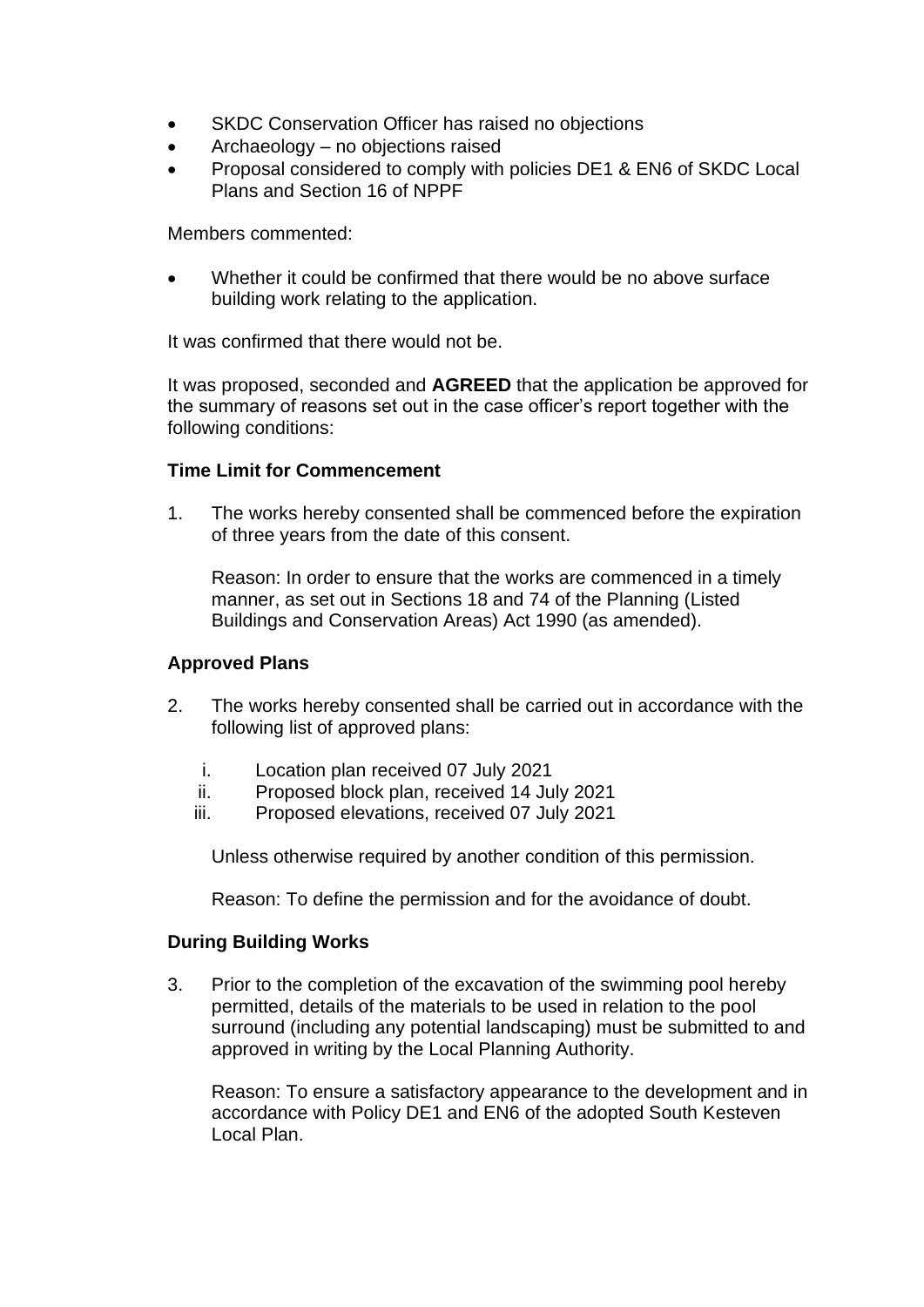# **Prior to occupation/first use**

4. Before any part of the development hereby permitted is brought into use, the detailing of the pool surround shall have been completed in accordance with the approved details.

Reason: To ensure a satisfactory appearance to the development and in accordance with Policy DE1 of the adopted South Kesteven Local Plan.

#### **52. Application S21/1201**

- **Proposal:** Submission of details reserved by conditions 2 (historic building record) and 5 (landscaping) of S21/0113 (Reserved matters application for details relating to external appearance, layout, scale, and landscaping, with associated open space and infrastructure for the erection of 373 new dwellings, pursuant to Outline Planning Permission under application ref: SK.94/0125/12.)
- **Location:** Land South of Harvey Close and West of Wincanton Way, Bourne
- **Decision:** To approve the historic building record submitted in relation to condition 2 of reserved matters permission ref: S21/0113, and not to approve the landscaping details submitted in relation to condition 5 of reserved matters permission ref: S21/0113

Members noted:

Condition 2 evaluation:

- Historic Building Recording at Bridge 234 ref: LP3919E-HBR-v Condition 5 evaluation:
	- Development principles established through outline consent SK.94/0125 for wider Elsea Park development
	- Reserved matters for this zone approved in March under ref: S21/0113
	- No conditions protecting bridge on outline consent
	- Bridge 234 not listed or in conservation area
	- Express planning permission would not be required to demolish bridge
	- Elsea Park Community Trust support proposals

Members commented on: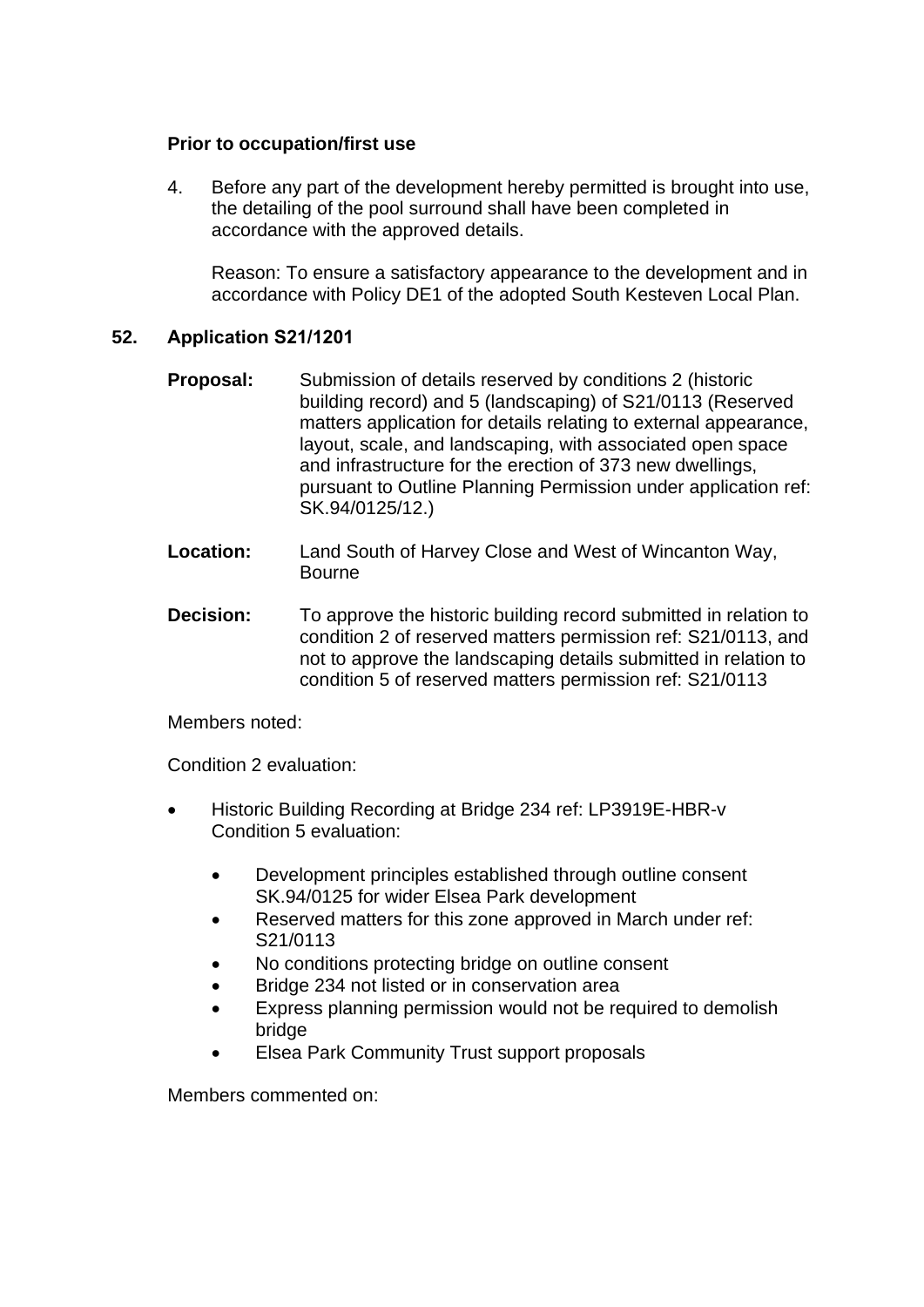• Whether Officers had been approached by the Bourne History Group, who had made potential plans regarding the future of the bridge, and whether these plans had been appraised.

It was noted that no suggestions about an alternative use of the space had been received in the form of a valid Discharge of Conditions Application. The Officer advised that the Committee were not to consider the acceptability of alternative schemes, but to consider the acceptability of the submitted details in relation to the requirements of the conditions.

- Members discussed the historic interest surrounding the bridge, as well as its railway heritage past.
- Members discussed the possibility of allowing for an alternative application to come forward and for this to be assessed.
- Members discussed the importance of retaining the bridge, citing its historical significance and possible damage to the Council's reputation if it were removed.

Members were advised of the legal risks associated with a refusal of the application. It was noted that nothing existed legally which required the retention of the bridge and that it would be unreasonable to refuse the application based on a preference to retain it.

- Members noted their dissatisfaction with the submitted details, referring to limited efforts made by the developer to recognise the historic significance of bridge 234.
- Members discussed the level of public interest around retaining the bridge.
- Members debated whether the previous condition included an implicit intention to demolish bridge.
- Members discussed the possibility of deferring the application.

Members were again reminded of the legal risks associated with refusing the application. It was advised that the Committee could not require the developer to retain the bridge.

• Members discussed the possibility of amending condition 5 to allow for a requirement to retain at least part of the fabric of the bridge.

It was proposed, seconded and **AGREED** to approve the historic building record submitted in relation to condition 2 of reserved matters permission ref: S21/0113.